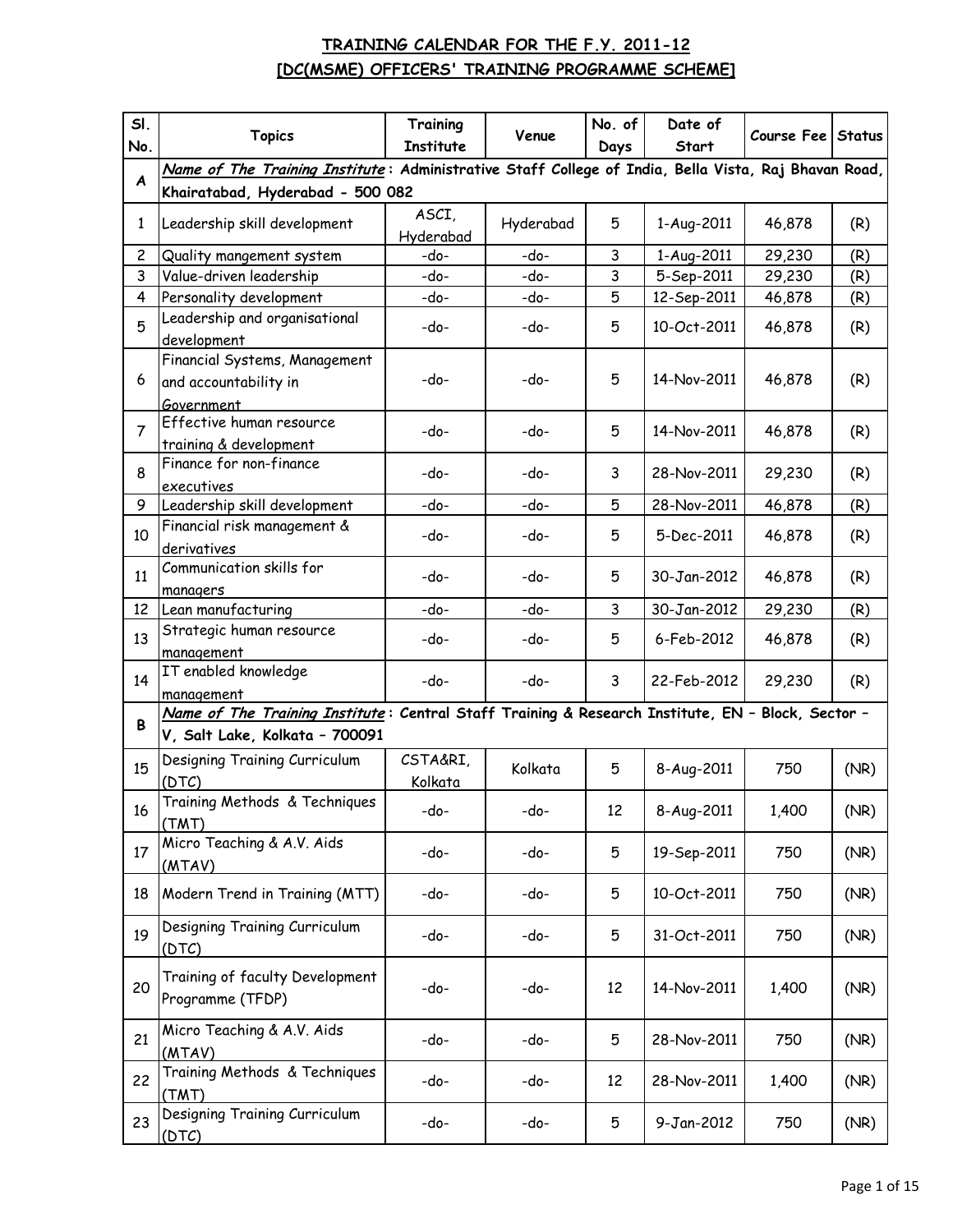| SI.<br>No.    | <b>Topics</b>                                                                                                                                                                           | Training<br><b>Institute</b> | Venue   | No. of<br>Days | Date of<br>Start | Course Fee | <b>Status</b> |
|---------------|-----------------------------------------------------------------------------------------------------------------------------------------------------------------------------------------|------------------------------|---------|----------------|------------------|------------|---------------|
| 24            | Modern Trend in Training (MTT)                                                                                                                                                          | -do-                         | -do-    | 5              | 16-Jan-2012      | 750        | (NR)          |
| 25            | Training Methods & Techniques<br>(TMT)                                                                                                                                                  | -do-                         | -do-    | 12             | 20-Feb-2012      | 1,400      | (NR)          |
| 26            | Training of faculty Development<br>Programme (TFDP)                                                                                                                                     | -do-                         | -do-    | 12             | 20-Feb-2012      | 1,400      | (NR)          |
| 27            | Micro Teaching & A.V. Aids<br>(MTAV)                                                                                                                                                    | -do-                         | -do-    | 5              | 19-Mar-2012      | 750        | (NR)          |
|               | Name of The Training Institute: Electrical Research and Development Association, Makarpura Ind.                                                                                         |                              |         |                |                  |            |               |
| $\mathcal{C}$ | Estate, ERDA Road, Opp. Makarpura Village, Vadodra - 390 010                                                                                                                            |                              |         |                |                  |            |               |
| 28            | Safety and Performance<br>Evaluation of Lamps and<br>Luminaire                                                                                                                          | ERDA,<br>Vadodra             | Vadodra | $\overline{2}$ | 8-Sep-2011       | 4,412      | (NR)          |
| 29            | Calibration of High Voltage<br>Equipments                                                                                                                                               | -do-                         | -do-    | $\mathbf{1}$   | 29-Sep-2011      | 2,758      | (NR)          |
| 30            | Performance Evaluation of<br>Distribution Transformers under<br>Short Circuit and Impulse Test<br>Conditions                                                                            | -do-                         | -do-    | $\overline{2}$ | 17-Nov-2011      | 4,412      | (NR)          |
| 31            | Design, Evaluation & Compliance<br>of Energy Meters, EMI/ EMC<br>and CE Markina                                                                                                         | -do-                         | -do-    | $\overline{2}$ | 29-Nov-2011      | 4,412      | (NR)          |
| 32            | Evaluation of Cables and<br>Accessories                                                                                                                                                 | -do-                         | -do-    | $\overline{c}$ | 8-Dec-2011       | 4,412      | (NR)          |
| 33            | Quality Assurance of Wiring<br>Accessories - Switches, Plugs<br>and Sockets                                                                                                             | -do-                         | -do-    | $\overline{c}$ | 15-Dec-2011      | 4,412      | (NR)          |
|               | Name of The Training Institute: Fragrance & Flavour Development Centre, Industrial Estate Markand                                                                                       |                              |         |                |                  |            |               |
| D             | Nagar, G.T. Road, Kannauj - 209 726                                                                                                                                                     |                              |         |                |                  |            |               |
| 34            | Fragrance & Flavour creation<br>and its application                                                                                                                                     | FFDC,<br>Kannauj             | Kannauj | 5              | 8-Aug-2011       | 7,500      | (R)           |
| 35            | Value addition in essential oils &<br>aroma chemicals and creation<br>methodology for fragrances &<br>flavours                                                                          | -do-                         | -do-    | 9              | 14-Sep-2011      | 10,000     | (R)           |
| 36            | Quality assessment of Essential<br>oils/aroma chemicals using<br>modern instrumental techniques                                                                                         | -do-                         | -do-    | 5              | 17-Oct-2011      | 7,500      | (R)           |
| 37            | Comprehensive training<br>programme covering all aspects<br>of essential oil, fragrance &<br>flavour industry including<br>information on policies, finance,<br>management aspects etc. | -do-                         | -do-    | 16             | 16-Nov-2011      | 18,000     | (R)           |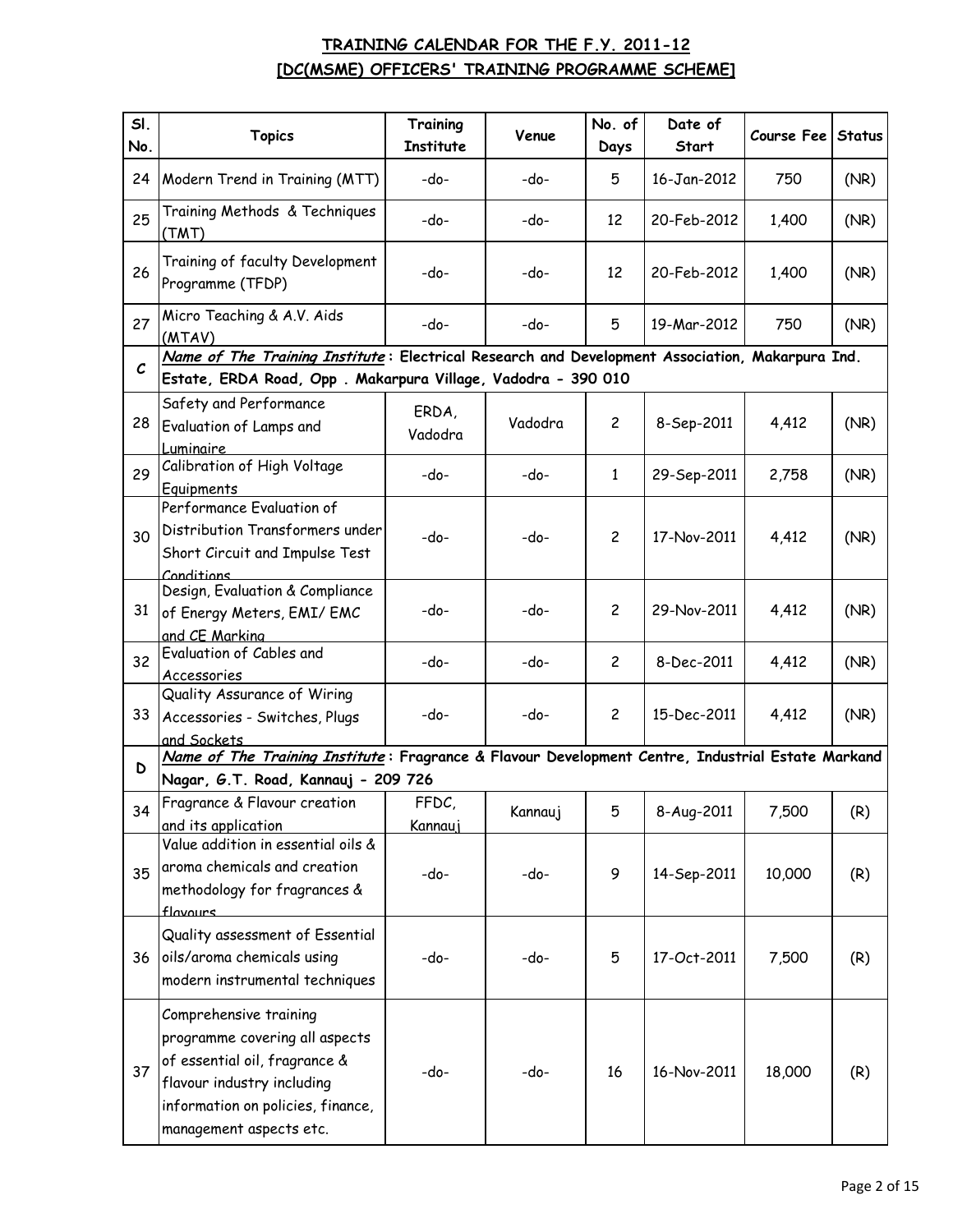| SI.<br>No. | <b>Topics</b>                                                                                                                                                    | Training<br><b>Institute</b> | Venue  | No. of<br>Days | Date of<br><b>Start</b> | Course Fee | <b>Status</b> |
|------------|------------------------------------------------------------------------------------------------------------------------------------------------------------------|------------------------------|--------|----------------|-------------------------|------------|---------------|
| 38         | Marketing and Export of<br>Essential oil, fragrance & flavour                                                                                                    | -do-                         | -do-   | 3              | 10-Jan-2012             | 6,000      | (R)           |
| 39         | Essential oils, Perfumery &<br>Aromatherapy                                                                                                                      | -do-                         | Delhi  | 3              | 14-Mar-2012             | 8,500      | (R)           |
| E          | Name of The Training Institute: Institute for Design of Electrical Measuring Instruments,<br>Swatantryaveer Tatya Tope Marg, Chunabhatti, Sion, Mumbai - 400 022 |                              |        |                |                         |            |               |
| 40         | Workshop on Calibration &<br><b>Testing of Electrical Measuring</b><br>Instruments                                                                               | IDEMI,<br>Mumbai             | Mumbai | 3              | 3-Aug-2011              | 7,500      | (NR)          |
| 41         | General Requirements for The<br>Competence of Testing &<br>Calibration Laboratories And<br>Internal Audit as per ISO / IEC<br>17025:2005                         | -do-                         | $-do-$ | 4              | 13-Sep-2011             | 10,000     | (NR)          |
| 42         | Workshop on Estimation &<br>Evaluation of Total Uncertainty<br>in Measurement as per NABL -<br>141                                                               | $-do-$                       | -do-   | $\mathbf{2}$   | 29-Sep-2011             | 6,000      | (NR)          |
| 43         | <b>Plastic Processing Tools</b>                                                                                                                                  | -do-                         | -do-   | 5              | 14-Nov-2011             | 12500      | (NR)          |
| 44         | General Requirements for The<br>Competence of Testing &<br>Calibration Laboratories And<br>Internal Audit as per ISO / IEC<br>17025: 2005                        | -do-                         | -do-   | 4              | 22-Nov-2011             | 10,000     | (NR)          |
| 45         | Workshop on Estimation &<br><b>Evaluation of Total Uncertainty</b><br>in Measurement as per NABL -<br>141                                                        | -do-                         | -do-   | $\overline{c}$ | 8-Dec-2011              | 6,000      | (NR)          |
| 46         | Workshop on Calibration of<br>Pressure, Flow And Temperature<br><b>Related Instruments</b>                                                                       | -do-                         | -do-   | 4              | 13-Dec-2011             | 10,000     | (NR)          |
| 47         | Design & Manufacturing of Die<br>Casting Dies                                                                                                                    | -do-                         | -do-   | 5              | 9-Jan-2012              | 12500      | (NR)          |
| 48         | General Requirements for The<br>Competence of Testing &<br>Calibration Laboratories And<br>Internal Audit as per ISO / IEC<br>17025: 2005                        | -do-                         | -do-   | 4              | 17-Jan-2012             | 10,000     | (NR)          |
| 49         | Workshop on Calibration &<br><b>Testing of Electrical Measuring</b><br><b>Instruments</b>                                                                        | -do-                         | -do-   | 3              | 1-Feb-2012              | 7,500      | (NR)          |
| 50         | Certified Internal Quality<br>Auditor for ISO 9001: 2000                                                                                                         | -do-                         | -do-   | $\mathbf{1}$   | 17-Feb-2012             | 2,500      | (NR)          |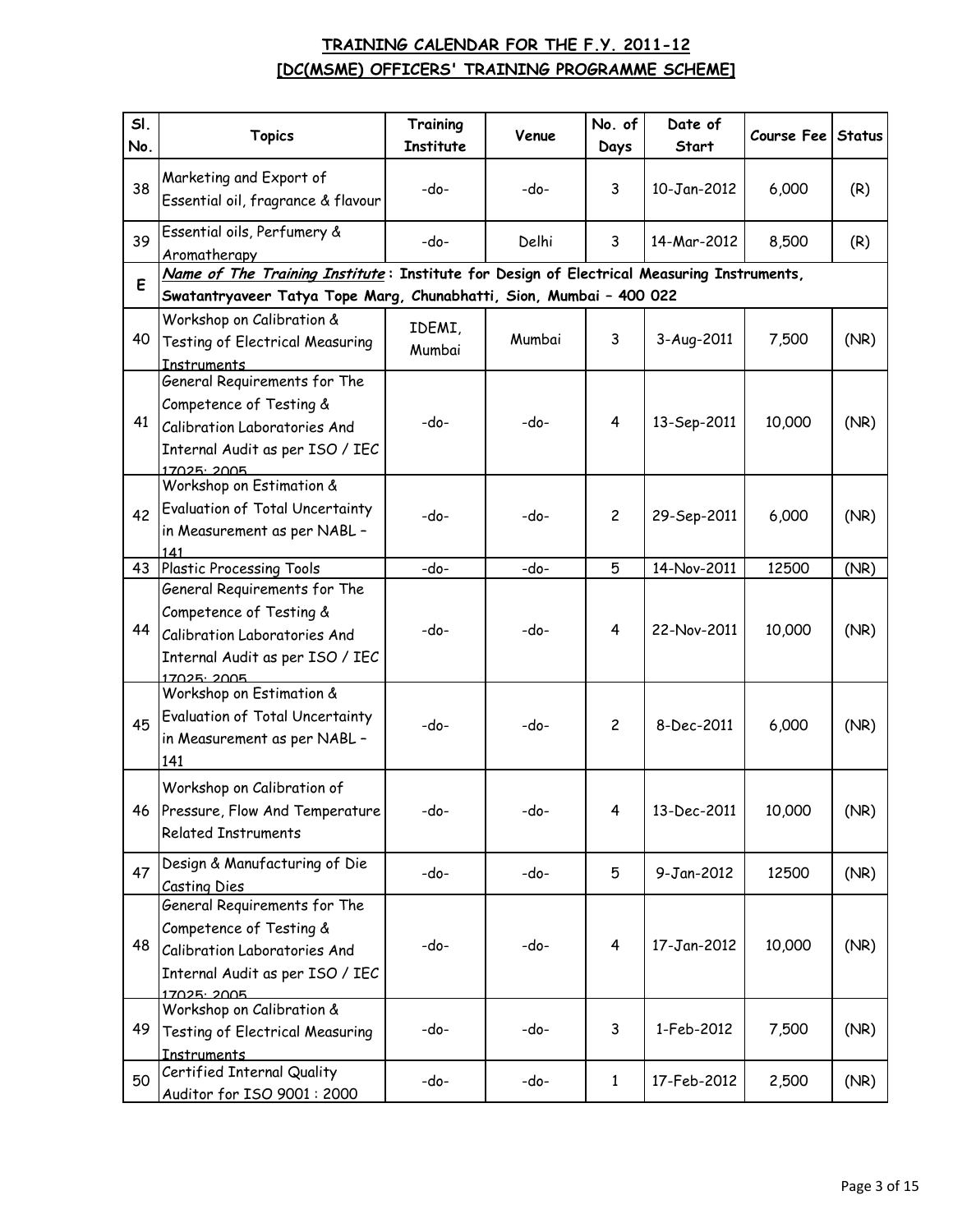| SI.<br>No. | <b>Topics</b>                                                                                  | Training<br><b>Institute</b> | Venue     | No. of<br>Days | Date of<br>Start | Course Fee | <b>Status</b> |
|------------|------------------------------------------------------------------------------------------------|------------------------------|-----------|----------------|------------------|------------|---------------|
|            | Workshop on Estimation &                                                                       |                              |           |                |                  |            |               |
| 51         | Evaluation of Total Uncertainty                                                                | $-do-$                       | -do-      | $\mathbf{2}$   | 23-Feb-2012      | 6,000      | (NR)          |
|            | in Measurement as per NABL -<br>141                                                            |                              |           |                |                  |            |               |
|            | Name of The Training Institute: Indian Institute of Management Calcutta, Diamond Harbour Road, |                              |           |                |                  |            |               |
| F.         | Joka, Kolkata - 700104                                                                         |                              |           |                |                  |            |               |
| 52         | Organisational Excellence<br>through Leadership                                                | IIM, Kolkata                 | Kolkata   | 3              | 22-Aug-2011      | 38,605     | (R)           |
| 53         | Management of Creativity &<br>Innovation                                                       | -do-                         | -do-      | 5              | 22-Aug-2011      | 55,150     | (R)           |
| 54         | Managerial Excellence                                                                          | -do-                         | -do-      | 3              | 17-Oct-2011      | 38,605     | (R)           |
| 55         | Leadership Excellence                                                                          | -do-                         | -do-      | 3              | 21-Nov-2011      | 38,605     | (R)           |
| 56         | Supply Chain Management                                                                        | -do-                         | -do-      | 3              | 6-Dec-2011       | 38,605     | (R)           |
| 57         | Leadership Excellence                                                                          | -do-                         | -do-      | 3              | 12-Dec-2011      | 38,605     | (R)           |
| 58         | Management of Creativity &<br><b>Innovation</b>                                                | -do-                         | -do-      | 5              | 20-Feb-2012      | 55,150     | (R)           |
| 59         | Leadership Excellence                                                                          | -do-                         | -do-      | 3              | 27-Feb-2012      | 38,605     | (R)           |
|            | Name of The Training Institute: Indian Institute of Management Kozhikode, IIMK Campus,         |                              |           |                |                  |            |               |
| G          | P.O., Kozhikode, Kerala - 673 570                                                              |                              |           |                |                  |            |               |
| 60         | Managing growth for Small &<br><b>Medium Business</b>                                          | IIM,<br>Kozhikode            | Kozhikode | 3              | 17-Aug-2011      | 28,500     | (R)           |
| 61         | Lean manufacutring & beyond                                                                    | -do-                         | -do-      | 4              | 19-Sep-2011      | 37,500     | (R)           |
| 62         | Stratgic analysis of managers                                                                  | -do-                         | -do-      | 3              | 26-Sep-2011      | 28,500     | (R)           |
| 63         | Personal innovation, creative<br>thinking and decision making                                  | -do-                         | -do-      | 3              | 23-Jan-2012      | 28,500     | (R)           |
|            | Name of The Training Institute: Indian Institute of Management Lucknow, Prabandh Nagar, Off    |                              |           |                |                  |            |               |
| H          | Sitapur Road, Lucknow - 226 013                                                                |                              |           |                |                  |            |               |
| 64         | Personal Growth through Self<br>Exploration                                                    | IIM, Lucknow                 | Lucknow   | 5              | 1-Sep-2011       | 40,000     | (R)           |
| 65         | Supply Chain Management                                                                        | -do-                         | -do-      | 3              | 8-Sep-2011       | 30,000     | (R)           |
| 66         | Team building                                                                                  | -do-                         | Noida     | 3              | 28-Sep-2011      | 30,000     | (R)           |
| 67         | Finance for non-finance<br>executives                                                          | -do-                         | Noida     | 3              | 13-Oct-2011      | 30,000     | (R)           |
| 68         | PPP in Indian Infrastructure:                                                                  | -do-                         | Lucknow   | 3              | 17-Oct-2011      | 30,000     | (R)           |
|            | Challenges & Opportunities<br>Finance for non-finance                                          |                              |           |                |                  |            |               |
| 69         | executives                                                                                     | -do-                         | Lucknow   | 3              | 13-Feb-2012      | 30,000     | (R)           |
|            | Name of The Training Institute: Indian Institute of Foreign Trade, IIFT Bhawan, B-21, Qutab    |                              |           |                |                  |            |               |
| I          | Institutional Area, New Delhi-110016                                                           |                              |           |                |                  |            |               |
| 70         | E governance Strategies                                                                        | IIFT, New<br>Delhi           | New Delhi | $\overline{c}$ | 3-Aug-2011       | 8,500      | (NR)          |
| 71         | <b>Export Import Management</b>                                                                | -do-                         | -do-      | $\overline{c}$ | 4-Aug-2011       | 8,500      | (NR)          |
| 72         | Infrastructure Management                                                                      | -do-                         | -do-      | $\overline{c}$ | 21-Sep-2011      | 8,500      | (NR)          |
| 73         | Export Import Procedure and<br>Documentation                                                   | -do-                         | -do-      | 5              | 26-Sep-2011      | 25,000     | (NR)          |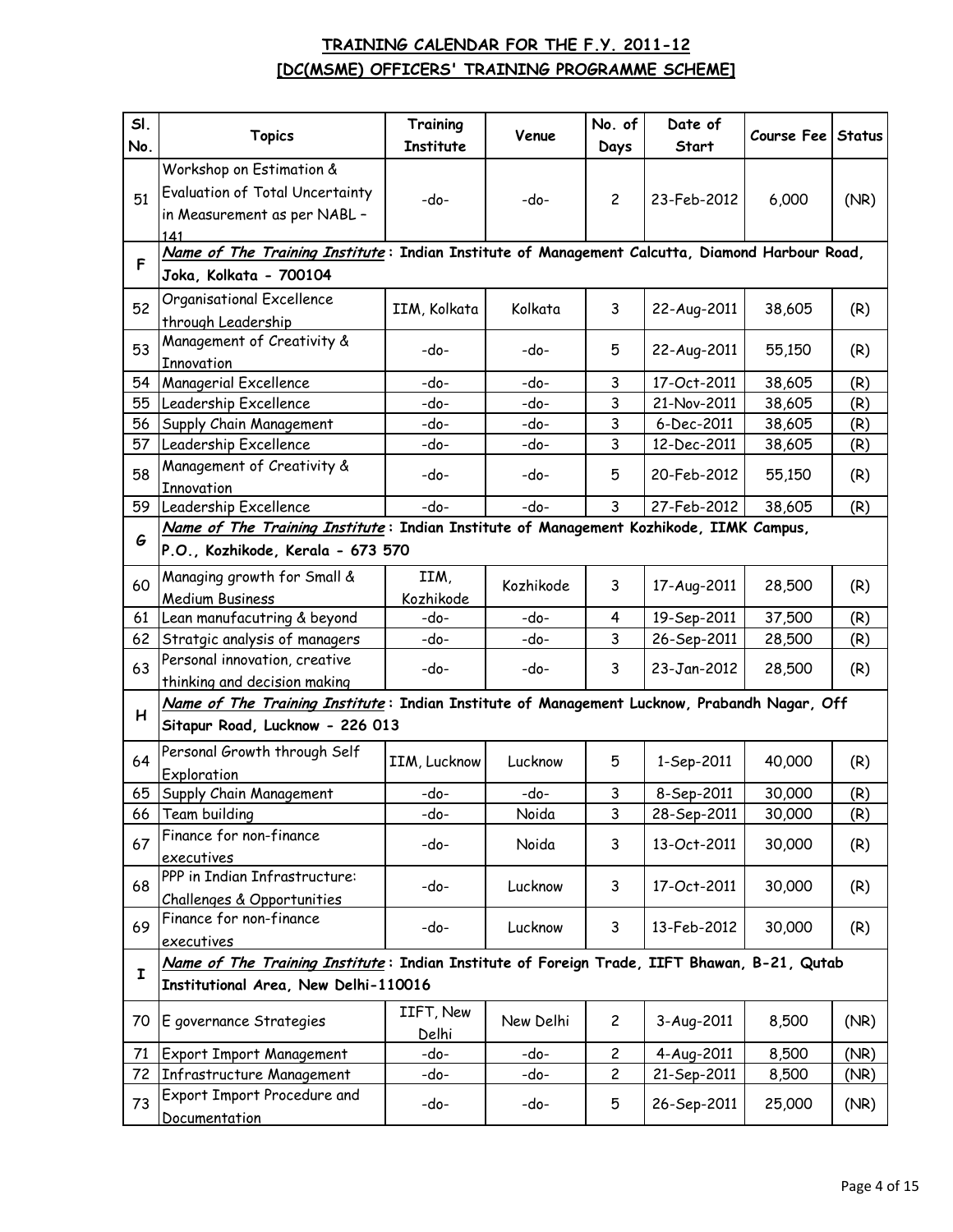| SI.<br>No. | <b>Topics</b>                                                                                                         | Training<br><b>Institute</b> | Venue  | No. of<br>Days | Date of<br>Start | Course Fee Status |      |
|------------|-----------------------------------------------------------------------------------------------------------------------|------------------------------|--------|----------------|------------------|-------------------|------|
|            | Quality Management for Global                                                                                         |                              |        |                |                  |                   |      |
| 74         | Competitiveness                                                                                                       | $-do-$                       | -do-   | $\overline{c}$ | 1-Dec-2011       | 8,500             | (NR) |
| 75         | Marketing Analytics-<br>measurement and management                                                                    | -do-                         | -do-   | $\mathbf{1}$   | 10-Feb-2012      | 5,000             | (NR) |
| 76         | Talent management                                                                                                     | -do-                         | -do-   | $\overline{c}$ | 23-Feb-2012      | 10,000            | (NR) |
|            | Name of The Training Institute: Indian Institute of Quality Management, Department of Information                     |                              |        |                |                  |                   |      |
| J          | Technology, Standardisation Testing & Quality Certification Directorate, Malviya Industrial Area,<br>Jaipur - 302 017 |                              |        |                |                  |                   |      |
| 77         | QMS Auditor/ Lead Auditor<br>Training Course (IRCA, U.K.<br>Approved)-ISO 9001:2008                                   | IIQM, Jaipur                 | Jaipur | 5              | 8-Aug-2011       | 17,097            | (R)  |
| 78         | Planning, implementation &<br>documentation for ISO<br>9001:2008                                                      | $-do-$                       | -do-   | 3              | 8-Aug-2011       | 6,618             | (R)  |
| 79         | <b>Measurement Uncertainity</b><br>(ElectroTech & Mechanical<br>Parameters) for Laboratories                          | -do-                         | -do-   | 3              | 23-Aug-2011      | 6,618             | (R)  |
| 80         | Laboratory Quality Management<br>System & Internal Audit as per<br>17025:2005                                         | -do-                         | -do-   | 3              | 5-Sep-2011       | 7,721             | (R)  |
| 81         | ISO 9000:2000 Series<br>Foundation & Internal QMS<br>Auditor Training Course (IRCA,<br>U.K.Approved)- ISO 9001:2008   | -do-                         | -do-   | 3              | 12-Sep-2011      | 8,273             | (R)  |
| 82         | QMS Auditor/ Lead Auditor<br>Training Course (IRCA, U.K.<br>Approved)-ISO 9001:2008                                   | -do-                         | -do-   | 5              | 10-Oct-2011      | 17,097            | (R)  |
| 83         | ISO 9000:2000 Series<br>Foundation & Internal QMS<br>Auditor Training Course (IRCA,<br>U.K.Approved)- ISO 9001:2008   | -do-                         | -do-   | 3              | 2-Nov-2011       | 8,273             | (R)  |
| 84         | Laboratory Quality Management<br>System & Internal Audit as per<br>17025:2005                                         | -do-                         | -do-   | 3              | 14-Nov-2011      | 7,721             | (R)  |
| 85         | Planning, implementation &<br>documentation for ISO<br>9001:2008                                                      | -do-                         | -do-   | 3              | 7-Dec-2011       | 6,618             | (R)  |
| 86         | <b>Measurement Uncertainity</b><br>(Chemical Parameters) for<br>Laboratories                                          | -do-                         | -do-   | 3              | 7-Dec-2011       | 6,618             | (R)  |
| 87         | QMS Auditor/ Lead Auditor<br>Training Course (IRCA, U.K.<br>Approved)-ISO 9001:2008                                   | -do-                         | -do-   | 5              | 19-Dec-2011      | 17,097            | (R)  |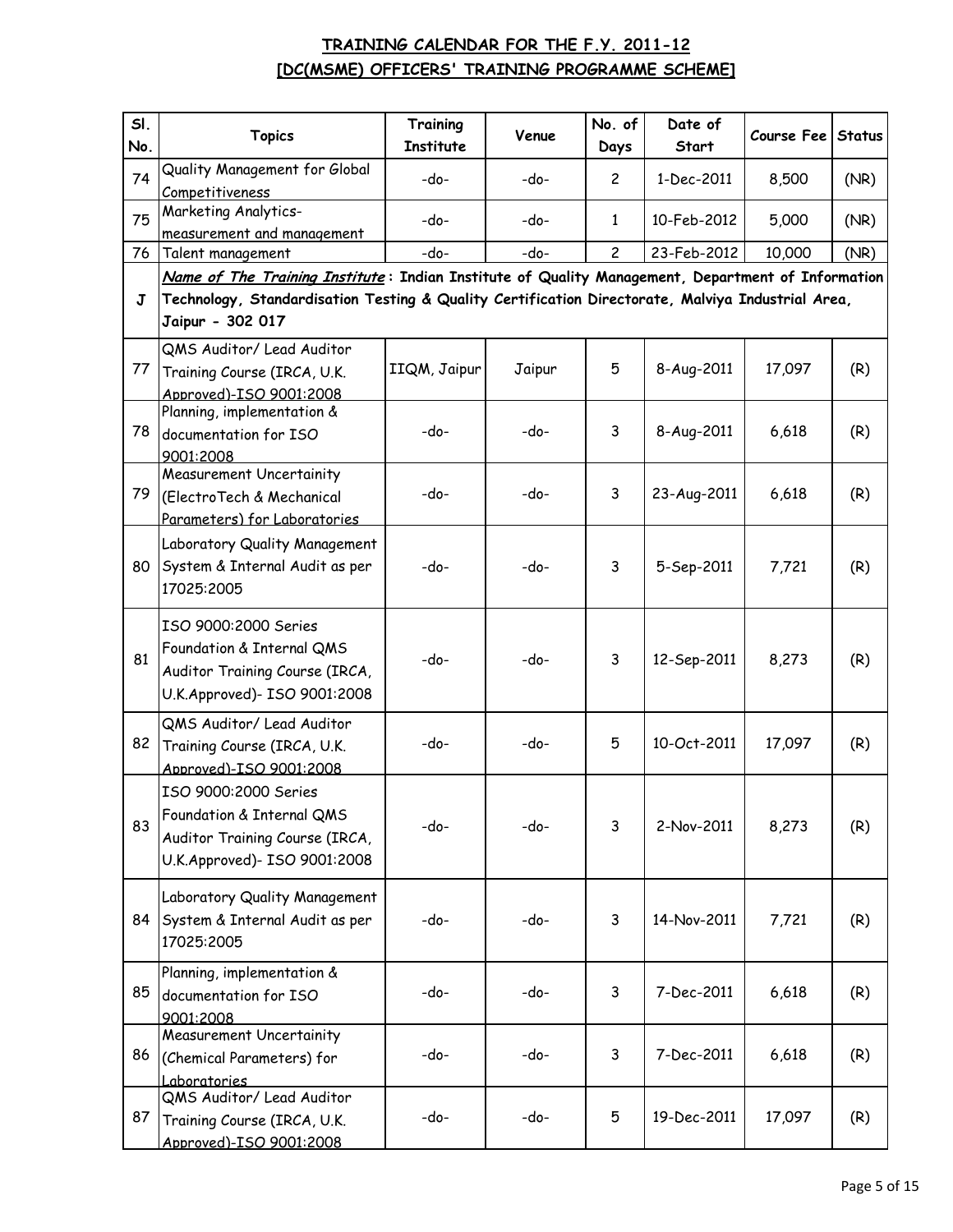| SI.<br>No. | <b>Topics</b>                                                                                                                  | Training<br><b>Institute</b> | Venue     | No. of<br>Days | Date of<br>Start | Course Fee | <b>Status</b> |
|------------|--------------------------------------------------------------------------------------------------------------------------------|------------------------------|-----------|----------------|------------------|------------|---------------|
| 88         | Laboratory Quality Management<br>System & Internal Audit as per<br>17025:2005                                                  | -do-                         | -do-      | 3              | 3-Jan-2012       | 7,721      | (R)           |
| 89         | ISO 9000:2000 Series<br>Foundation & Internal QMS<br>Auditor Training Course (IRCA,<br>U.K.Approved)- ISO 9001:2008            | -do-                         | -do-      | 3              | 4-Jan-2012       | 8,273      | (R)           |
| 90         | <b>Measurement Uncertainity</b><br>(ElectroTech & Mechanical<br>Parameters) for Laboratories                                   | -do-                         | -do-      | 3              | 17-Jan-2012      | 6,618      | (R)           |
| 91         | QMS Auditor/ Lead Auditor<br>Training Course (IRCA, U.K.<br>Approved)-ISO 9001:2008                                            | -do-                         | -do-      | 5              | 13-Feb-2012      | 17,097     | (R)           |
| 92         | ISO 9000:2000 Series<br>Foundation & Internal QMS<br>Auditor Training Course (IRCA,<br>U.K.Approved)- ISO 9001:2008            | -do-                         | -do-      | 3              | 12-Mar-2012      | 8,273      | (R)           |
| 93         | Laboratory Quality Management<br>System & Internal Audit as per<br>17025:2005                                                  | -do-                         | -do-      | 3              | 12-Mar-2012      | 7,721      | (R)           |
| K          | Name of The Training Institute: Management Development Institute, Mehrauli Road, Sukhrali,<br>Gurgaon-122007                   |                              |           |                |                  |            |               |
| 94         | <b>Enhancing Training</b><br><b>Effectiveness and Measuring</b><br>Impact                                                      | MDI, Gurgaon                 | Gurgaon   | 5              | 22-Aug-2011      | 40,000     | (R)           |
| 95         | Project Management                                                                                                             | -do-                         | -do-      | 5              | 5-Sep-2011       | 40,000     | (R)           |
| 96         | Finance for Non-Finance<br>Executives                                                                                          | -do-                         | -do-      | 5              | 19-Sep-2011      | 40,000     | (R)           |
| 97         | Supply Chain Management                                                                                                        | -do-                         | -do-      | 3              | 12-Dec-2011      | 27,500     | (R)           |
| 98         | Finance for Non-Finance<br><b>Executives</b>                                                                                   | -do-                         | -do-      | 5              | 12-Dec-2011      | 40,000     | (R)           |
| 99         | Business Analysis and Valuation                                                                                                | -do-                         | -do-      | 3              | 18-Jan-2012      | 27,500     | (R)           |
| 100        | Finance for Non-Finance<br>Executives                                                                                          | -do-                         | -do-      | 5              | 14-Feb-2012      | 40,000     | (R)           |
| L          | Name of The Training Institute: National Institute for Micro, small and Medium Enterprises,<br>Yousufguda, Hyderabad - 500 045 |                              |           |                |                  |            |               |
| 101        | Soft and Hard Interventions in<br><b>MSME Clusters</b>                                                                         | Ni-msme,<br><u>Hyderabad</u> | Hyderabad | 3              | 8-Aug-2011       | 9,000      | (R)           |
| 102        | Project Identification and<br>Preparation of Project Profiles                                                                  | -do-                         | -do-      | 5              | 22-Aug-2011      | 15,000     | (R)           |
|            | 103 Project Appraisal                                                                                                          | -do-                         | -do-      | 5              | 22-Aug-2011      | 15,000     | (R)           |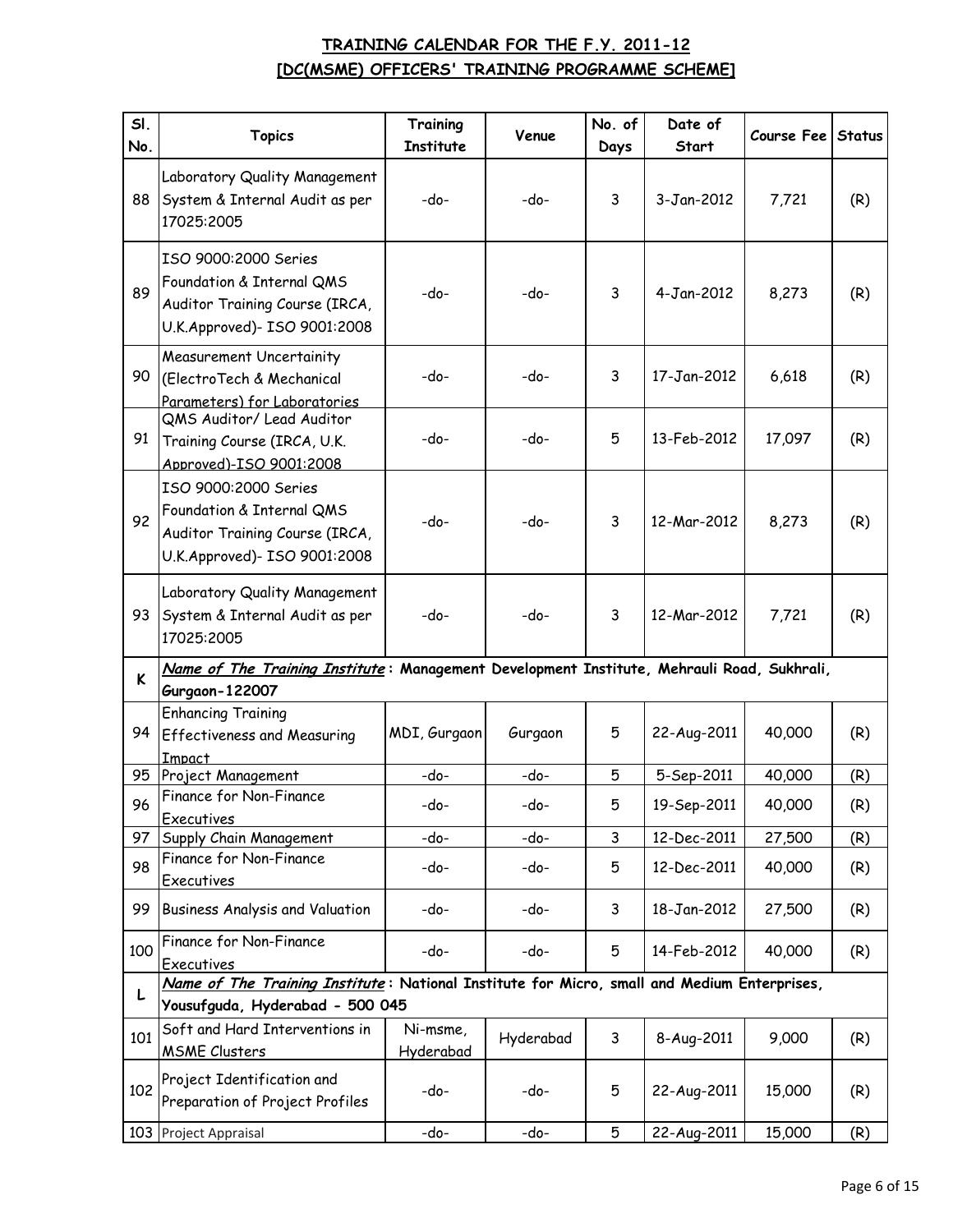| SI.<br>No. | <b>Topics</b>                                                                                                  | Training<br><b>Institute</b> | Venue | No. of<br>Days | Date of<br>Start | Course Fee | <b>Status</b> |
|------------|----------------------------------------------------------------------------------------------------------------|------------------------------|-------|----------------|------------------|------------|---------------|
| 104        | Training Programme on Public-<br>Private Partnership in<br>Promoting Entrepreneurship and<br>Skill Develonment | -do-                         | -do-  | 5              | 5-Sep-2011       | 15,000     | (R)           |
| 105        | Lending Strategies for MSMEs                                                                                   | -do-                         | -do-  | 5              | 26-Sep-2011      | 15,000     | (R)           |
| 106        | Training Programme on<br>Revitalization of<br>Entrepreneurship Development<br>حاله                             | -do-                         | -do-  | 5              | 3-Oct-2011       | 15,000     | (R)           |
| 107        | <b>Balanced Regional Development</b><br>with MSME Promotion                                                    | -do-                         | -do-  | 5              | 17-Oct-2011      | 15,000     | (R)           |
| 108        | Development of Clusters in Rural<br>Areas                                                                      | -do-                         | -do-  | 5              | 7-Nov-2011       | 15,000     | (R)           |
| 109        | Finance for Non-Finance Executives                                                                             | -do-                         | -do-  | 5              | 7-Nov-2011       | 15,000     | (R)           |
| 110        | Training Programme on<br>Counselling and Mentoring for<br><b>Industrial Promotion Officers</b>                 | -do-                         | -do-  | 5              | 7-Nov-2011       | 15,000     | (R)           |
| 111        | <b>Business Development Plan for</b><br>Micro and Small Enterprises                                            | -do-                         | -do-  | 5              | 21-Nov-2011      | 15,000     | (R)           |
| 112        | Preparation of DPR for MSME<br>Clusters                                                                        | -do-                         | -do-  | 3              | 19-Dec-2011      | 9,000      | (R)           |
| 113        | Training of Trainers in<br>Entrepreneurship Development for<br><b>Women Motivators</b>                         | -do-                         | -do-  | 5              | 26-Dec-2011      | 15,000     | (R)           |
| 114        | Programme on ISO 9001: 2008 &<br><b>TQM</b>                                                                    | -do-                         | -do-  | 3              | 3-Jan-2012       | 9,000      | (R)           |
| 115        | Techniques of Economic<br>Investigation                                                                        | -do-                         | -do-  | 5              | 9-Jan-2012       | 15,000     | (R)           |
| 116        | Product Identification and<br><b>Marketing Strategies</b>                                                      | -do-                         | -do-  | 5              | 9-Jan-2012       | 15,000     | (R)           |
| 117        | Capacity Building of NGOs in<br>Developing Curriculum for Training<br>Programmes                               | -do-                         | -do-  | 3              | 16-Jan-2012      | 9,000      | (R)           |
| 118        | Cost Reduction and Cost Control                                                                                | -do-                         | -do-  | 5              | 16-Jan-2012      | 15,000     | (R)           |
|            | 119 IPR Challenges & Prospects                                                                                 | -do-                         | -do-  | 5              | 16-Jan-2012      | 15,000     | (R)           |
| 120        | Revitalisation of District<br>Industries Centres (DICs)                                                        | -do-                         | -do-  | 5              | 23-Jan-2012      | 15,000     | (R)           |
| 121        | Training of Trainers in<br>Entrepreneurship and Skill<br>Development                                           | -do-                         | -do-  | 5              | 23-Jan-2012      | 15,000     | (R)           |
|            | 122 Financial Statements Analysis                                                                              | -do-                         | -do-  | 5              | 6-Feb-2012       | 15,000     | (R)           |
| 123        | Workshop on Development of<br><b>Innovative Clusters</b>                                                       | -do-                         | -do-  | $\overline{c}$ | 13-Feb-2012      | 6,000      | (R)           |
| 124        | <b>Gender Budgeting</b>                                                                                        | -do-                         | -do-  | 3              | 13-Feb-2012      | 9,000      | (R)           |
| 125        | Training Methods and Skills for<br><b>Managers</b>                                                             | -do-                         | -do-  | 5              | 20-Feb-2012      | 15,000     | (R)           |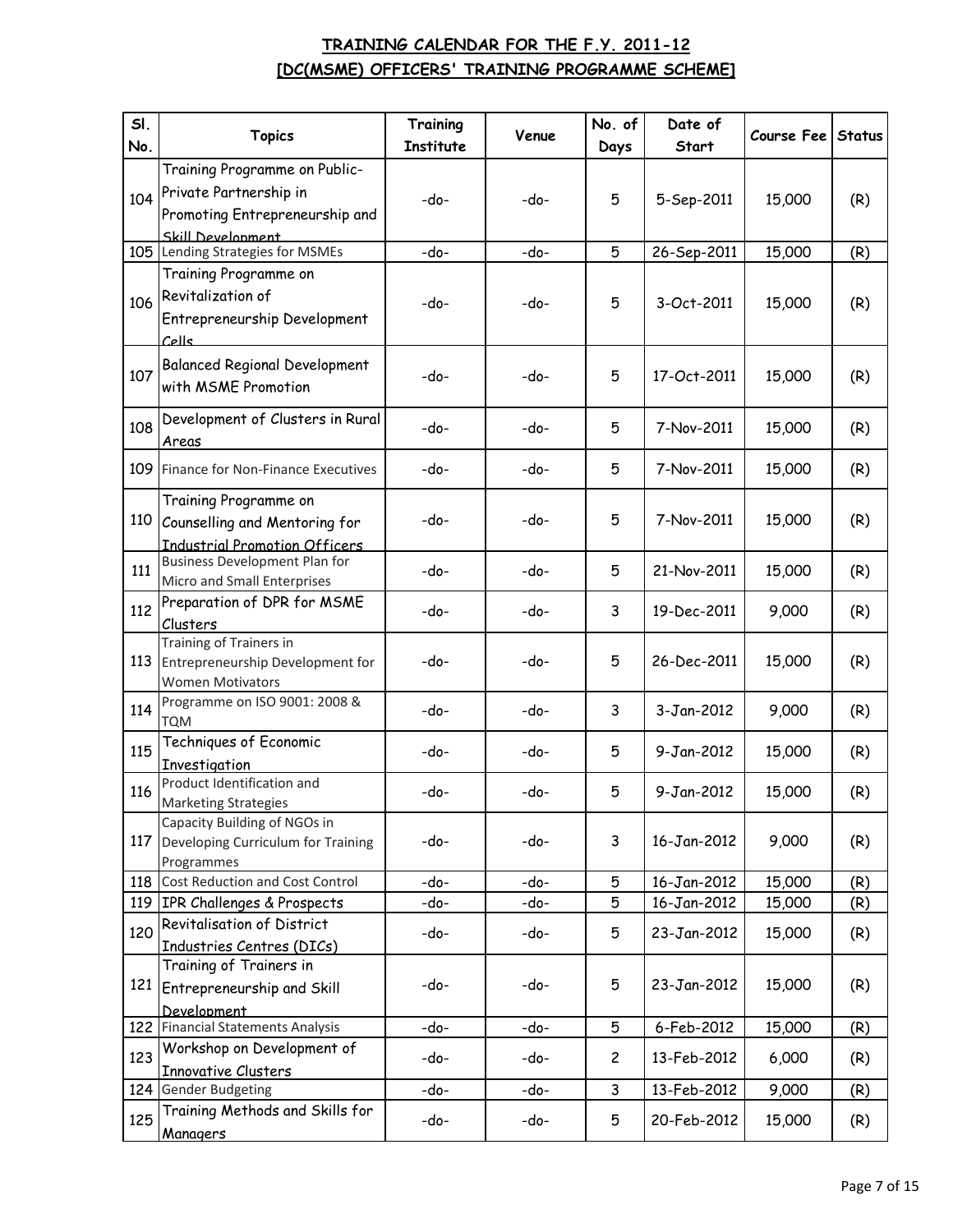| SI.<br>No. | <b>Topics</b>                                                                                                                   | Training<br><b>Institute</b> | Venue  | No. of<br>Days | Date of<br>Start | Course Fee | <b>Status</b> |
|------------|---------------------------------------------------------------------------------------------------------------------------------|------------------------------|--------|----------------|------------------|------------|---------------|
| 126        | Training Programme on Social<br>Entrepreneurship                                                                                | -do-                         | -do-   | 5              | 12-Mar-2012      | 15,000     | (R)           |
| 127        | Programme on Leadership and<br>Team Building for SHG Leaders                                                                    | -do-                         | -do-   | 3              | 26-Mar-2012      | 9,000      | (R)           |
| M          | Name of The Training Institute: National Institute of Industrial Engineering, NITIE Campus,<br>Near Vihar Lake, Mumbai - 400087 |                              |        |                |                  |            |               |
| 128        | Latest Tools for Environmental<br>Management                                                                                    | NITIE,<br>Mumbai             | Mumbai | 3              | 1-Aug-2011       | 13,236     | (R)           |
|            | 129 IT for Manufacturing Excellence                                                                                             | -do-                         | -do-   | 3              | 1-Aug-2011       | 13,236     | (R)           |
| 130        | Six Sigma for Business<br>Excellence                                                                                            | -do-                         | -do-   | 3              | 1-Aug-2011       | 13,236     | (R)           |
| 131        | Project Management                                                                                                              | -do-                         | -do-   | 3              | 1-Aug-2011       | 13,236     | (R)           |
| 132        | Strategic Supply Chain<br>Management                                                                                            | -do-                         | -do-   | 5              | 1-Aug-2011       | 22,060     | (R)           |
| 133        | Supply Chain Management for<br><b>Business Excellence</b>                                                                       | -do-                         | -do-   | 3              | 8-Aug-2011       | 13,236     | (R)           |
| 134        | <b>Decision Making Using</b><br>Computers                                                                                       | -do-                         | -do-   | 3              | 8-Aug-2011       | 13,236     | (R)           |
| 135        | <b>Stress and Time Management</b>                                                                                               | -do-                         | -do-   | 3              | 5-Sep-2011       | 13,236     | (R)           |
| 136        | Business Analysis & Forecasting                                                                                                 | -do-                         | -do-   | 3              | 5-Sep-2011       | 13,236     | (R)           |
| 137        | Warehouse Management                                                                                                            | -do-                         | -do-   | 3              | 5-Sep-2011       | 13,236     | (R)           |
| 138        | Logistics & Distribution<br>Management                                                                                          | -do-                         | -do-   | 3              | 5-Sep-2011       | 13,236     | (R)           |
| 139        | Marketing Strategy for<br>Executives                                                                                            | -do-                         | -do-   | 5              | 5-Sep-2011       | 22,060     | (R)           |
| 140        | Plant Level Energy Conservation<br>Practices                                                                                    | -do-                         | -do-   | 5              | 5-Sep-2011       | 22,060     | (R)           |
| 141        | Project Planning & Control                                                                                                      | -do-                         | -do-   | 3              | 19-Sep-2011      | 13,236     | (R)           |
|            | 142 IT in Supply Chain                                                                                                          | -do-                         | -do-   | 3              | 3-Oct-2011       | 13,236     | (R)           |
|            | 143 Supply Chain Management                                                                                                     | -do-                         | -do-   | 3              | 10-Oct-2011      | 13,236     | (R)           |
|            | 144 Data Analysis & Decision Making                                                                                             | -do-                         | -do-   | 3              | 17-Oct-2011      | 13,236     | (R)           |
| 145        | Marketing Strategy for<br><b>Industrial Products</b>                                                                            | -do-                         | -do-   | 3              | 17-Oct-2011      | 13,236     | (R)           |
| 146        | Managerial Effectiveness                                                                                                        | -do-                         | -do-   | 5              | 17-Oct-2011      | 22,060     | (R)           |
| 147        | <b>Marketing Strategy Basics</b>                                                                                                | -do-                         | -do-   | 3              | 7-Nov-2011       | 13,236     | (R)           |
| 148        | Management Information<br>System                                                                                                | -do-                         | -do-   | 3              | 7-Nov-2011       | 13,236     | (R)           |
| 149        | ERP & Competitive Advantage                                                                                                     | -do-                         | -do-   | 3              | 7-Nov-2011       | 13,236     | (R)           |
| 150        | Six Sigma for Business<br>Excellence                                                                                            | -do-                         | -do-   | 3              | 7-Nov-2011       | 13,236     | (R)           |
| 151        | Managerial Skills for Technical<br>Personnel                                                                                    | -do-                         | -do-   | 5              | 7-Nov-2011       | 22,060     | (R)           |
|            | 152 Faculty Development Programme                                                                                               | -do-                         | -do-   | 3              | 21-Nov-2011      | 13,236     | (R)           |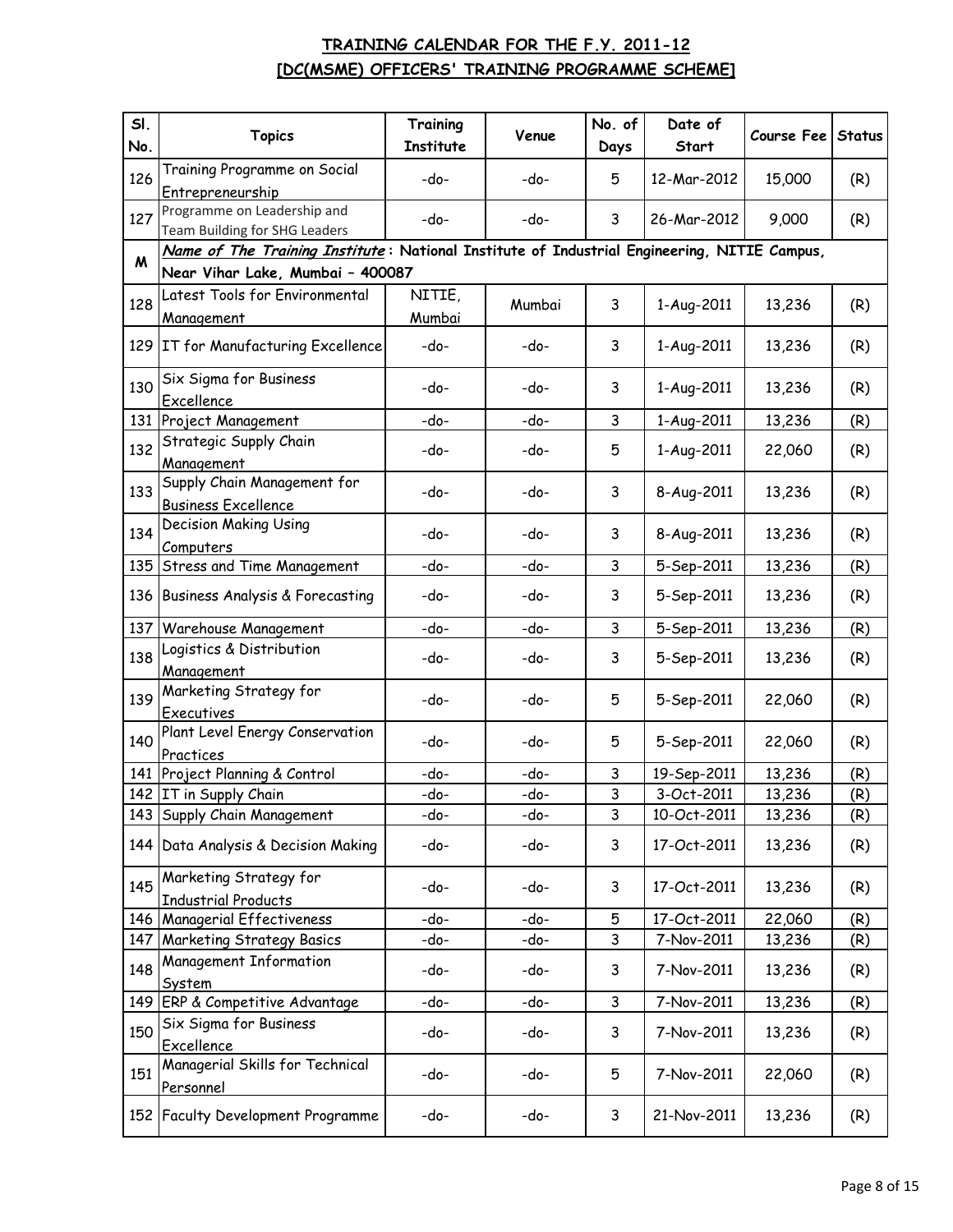| SI.<br>No. | <b>Topics</b>                                              | Training<br><b>Institute</b> | Venue | No. of<br>Days | Date of<br>Start | Course Fee       | <b>Status</b> |
|------------|------------------------------------------------------------|------------------------------|-------|----------------|------------------|------------------|---------------|
|            | Risk Analysis, Disaster                                    |                              |       |                |                  |                  |               |
| 153        | Management & Behavioural<br>Safety                         | -do-                         | -do-  | 3              | 5-Dec-2011       | 13,236           | (R)           |
|            | 154 Lean Manufacturing                                     | -do-                         | -do-  | 3              | 5-Dec-2011       | 13,236           | (R)           |
| 155        | Finance for Non Finance<br>Executives                      | -do-                         | -do-  | 5              | 5-Dec-2011       | 22,060           | (R)           |
|            | 156 IT Project Management                                  | -do-                         | -do-  | 5              | 5-Dec-2011       | 22,060           | (R)           |
|            | Financial and Cost Analysis for                            |                              |       |                |                  |                  |               |
| 157        | <b>Decision Making</b>                                     | -do-                         | -do-  | 3              | 12-Dec-2011      | 13,236           | (R)           |
| 158        | Managerial Skill for Technical<br>Personnel                | -do-                         | -do-  | 3              | 19-Dec-2011      | 13,236           | (R)           |
| 159        | Statistical Process Control                                | -do-                         | -do-  | 3              | 19-Dec-2011      | 13,236           | (R)           |
|            | 160 Supply Chain Management                                | -do-                         | -do-  | 5              | 2-Jan-2012       | 22,060           | (R)           |
| 161        | Marketing for Non Marketing<br>Executives                  | -do-                         | -do-  | 3              | 9-Jan-2012       | 13,236           | (R)           |
|            | 162 Data Warehousing & Data Mining                         | -do-                         | -do-  | 3              | 9-Jan-2012       | 13,236           | (R)           |
| 163        | Quantitative Tools for Business<br>Excellence              | -do-                         | -do-  | 3              | 9-Jan-2012       | 13,236           | (R)           |
|            | 164 Project Management                                     | -do-                         | -do-  | 3              | 9-Jan-2012       | 13,236           | (R)           |
| 165        | Six Sigma for Business<br>Excellence                       | -do-                         | -do-  | 3              | 9-Jan-2012       | 13,236           | (R)           |
|            | 166 Managerial Decision Making                             | -do-                         | -do-  | 3              | 16-Jan-2012      | 13,236           | (R)           |
| 167        | Customer Experience                                        | -do-                         | -do-  | 3              | 16-Jan-2012      | 13,236           | (R)           |
| 168        | Management<br>Managerial Skills for Business<br>Excellence | -do-                         | -do-  | 3              | 16-Jan-2012      | 13,236           | (R)           |
|            | 169 Waste Management                                       | -do-                         | -do-  | 3              | 16-Jan-2012      | 13,236           | (R)           |
| 170        | New Product Development                                    | -do-                         | -do-  | 3              | 16-Jan-2012      | 13,236           | (R)           |
| 171        | Industrial Safety Management                               | -do-                         | -do-  | 5              | 16-Jan-2012      | 22,060           | (R)           |
|            | 172 Inventory Management                                   | -do-                         | -do-  | 5              | 16-Jan-2012      | 22,060           | (R)           |
|            | 173 Economics for Engineers                                | -do-                         | -do-  | 3              | 23-Jan-2012      | 13,236           | (R)           |
| 174        | Ergonomics for Industrial<br>Engineers                     | -do-                         | -do-  | 3              | 23-Jan-2012      | 13,236           | (R)           |
| 175        | <b>Integrated Water Resource</b>                           | -do-                         | -do-  | 3              | 23-Jan-2012      | 13,236           | (R)           |
|            | Management<br>176 Strategic Cost Management                | -do-                         | -do-  | 3              | 30-Jan-2012      | 13,236           | (R)           |
| 177        | Data Analysis & Decision Making                            | -do-                         | -do-  | 3              | 6-Feb-2012       | 13,236           | (R)           |
|            | 178 Project Management                                     | -do-                         | -do-  | 3              | 6-Feb-2012       | 13,236           | (R)           |
| 179        | CSR Strategies : HR                                        | -do-                         | -do-  | 5              | 6-Feb-2012       | 22,060           | (R)           |
| 180        | Perspectives<br>Materials Management                       | -do-                         | -do-  | 5              | 6-Feb-2012       | 22,060           | (R)           |
| 181        | Carbon Markets                                             | -do-                         | -do-  | 3              | 13-Feb-2012      |                  |               |
| 182        | <b>Basics of Financial Management</b>                      | -do-                         | -do-  | 3              | 13-Feb-2012      | 13,236<br>13,236 | (R)<br>(R)    |
|            | 183 Marketing Strategy                                     | -do-                         | -do-  | 3              | 13-Feb-2012      | 13,236           | (R)           |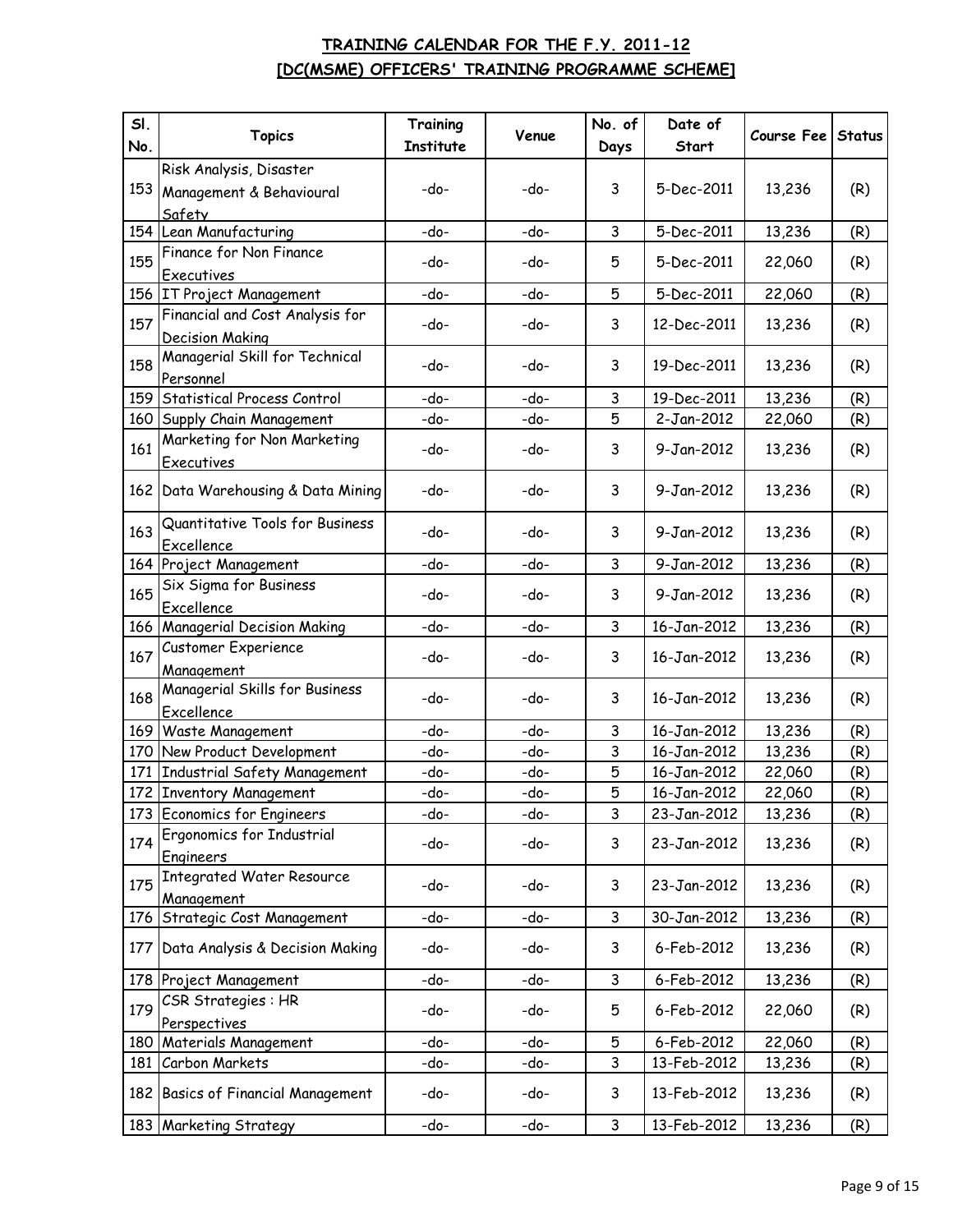| SI. | <b>Topics</b>                                                                                                | Training             | Venue       | No. of         | Date of     | Course Fee | <b>Status</b> |
|-----|--------------------------------------------------------------------------------------------------------------|----------------------|-------------|----------------|-------------|------------|---------------|
| No. |                                                                                                              | <b>Institute</b>     |             | Days           | Start       |            |               |
| 184 | Decision Making & Optimization<br><b>Under Uncertainty</b>                                                   | -do-                 | -do-        | 3              | 13-Feb-2012 | 13,236     | (R)           |
|     | 185 Product Lifecycle Management                                                                             | -do-                 | -do-        | 3              | 13-Feb-2012 | 13,236     | (R)           |
|     | 186 Inventory Management                                                                                     | -do-                 | -do-        | 5              | 13-Feb-2012 | 22,060     | (R)           |
| 187 | Managerial Skills for Technical<br>Personnel                                                                 | -do-                 | -do-        | 5              | 20-Feb-2012 | 22,060     | (R)           |
|     | 188 Industrial Engineering                                                                                   | -do-                 | -do-        | 5              | 20-Feb-2012 | 22,060     | (R)           |
| 189 | <b>Effective Communication Skill</b><br>for Managers                                                         | -do-                 | -do-        | 5              | 26-Mar-2012 | 22,060     | (R)           |
| N   | Name of The Training Institute: National Productivity Council and Regional Productivity Management<br>Groups |                      |             |                |             |            |               |
| 190 | Six Sigma work culture: journey<br>towards excellence                                                        | NPC, New<br>Delhi    | Ooty        | 5              | 8-Aug-2011  | 44,120     | (R)           |
| 191 | Information system security and<br>audit                                                                     | NPC, New<br>Delhi    | Ooty        | 5              | 8-Aug-2011  | 44,120     | (R)           |
|     | 192 Systematic problem solving                                                                               | NPC, Jaipur          | Udaipur     | 5              | 9-Aug-2011  | 36,399     | (R)           |
|     | Organisational excllence through<br>193 business processes re-                                               | NPC,<br>Hyderabad    | Shilong     | 5              | 22-Aug-2011 | 35,848     | (R)           |
| 194 | engineering<br>Improving Effectiveness of PS/<br>PA                                                          | NPC,<br>Bhubaneswar  | Puri        | 3              | 24-Aug-2011 | 22,060     | (R)           |
| 195 | Supply chan Management                                                                                       | NPC, Bhopal          | Bhopal      | 1              | 25-Aug-2011 | 3,309      | (NR)          |
|     | 196 Zero base & outcome budgeting                                                                            | NPC, Jaipur          | Jaipur      | 5              | 27-Aug-2011 | 36,399     | (R)           |
| 197 | Total quality management & Six<br>sigma                                                                      | NPC, Jaipur          | Jaipur      | 5              | 6-Sep-2011  | 36,399     | (R)           |
| 198 | Organisational development &<br>change management                                                            | NPC, New<br>Delhi    | Portblair   | 5              | 12-Sep-2011 | 38,605     | (R)           |
| 199 | Developmental programme on<br>'Finance for Non-finance<br>Executives'                                        | NPC, Kanpur          | Leh         | 5              | 12-Sep-2011 | 37,502     | (R)           |
| 200 | Improving Effectiveness of<br>office staff                                                                   | NPC,<br>Bangalore    | Bangalore   | $\overline{c}$ | 15-Sep-2011 | 4,000      | (NR)          |
|     | 201 Project management                                                                                       | NPC, Jaipur          | Mussoorie   | 5              | 20-Sep-2011 | 36,399     | (R)           |
| 202 | Administrative laws & policies<br>for Government officials                                                   | NPC,<br>Bhubaneswar  | Bhubaneswar | 3              | 27-Sep-2011 | 26,472     | (R)           |
|     | 203 HR prctices for Excellence                                                                               | $NPC$ ,<br>Hyderabad | Tirupati    | 5              | 10-Oct-2011 | 35,848     | (R)           |
| 204 | Effective office Secretary,<br>Focus: HR & IT tools                                                          | NPC, Jaipur          | Jaipur      | 5              | 12-Oct-2011 | 36,399     | (R)           |
|     | 205 Integrated management system                                                                             | NPC, Bhopal          | -do-        | 1              | 13-Oct-2011 | 3,309      | (NR)          |
| 206 | Effective office management<br>Focus on HR & IT tools                                                        | NPC, Kanpur          | Goa         | 5              | 16-Oct-2011 | 35,848     | (R)           |
| 207 | Developing competency of office<br><u>staff</u>                                                              | NPC, New<br>Delhi    | Goa         | 5              | 17-Oct-2011 | 41,914     | (R)           |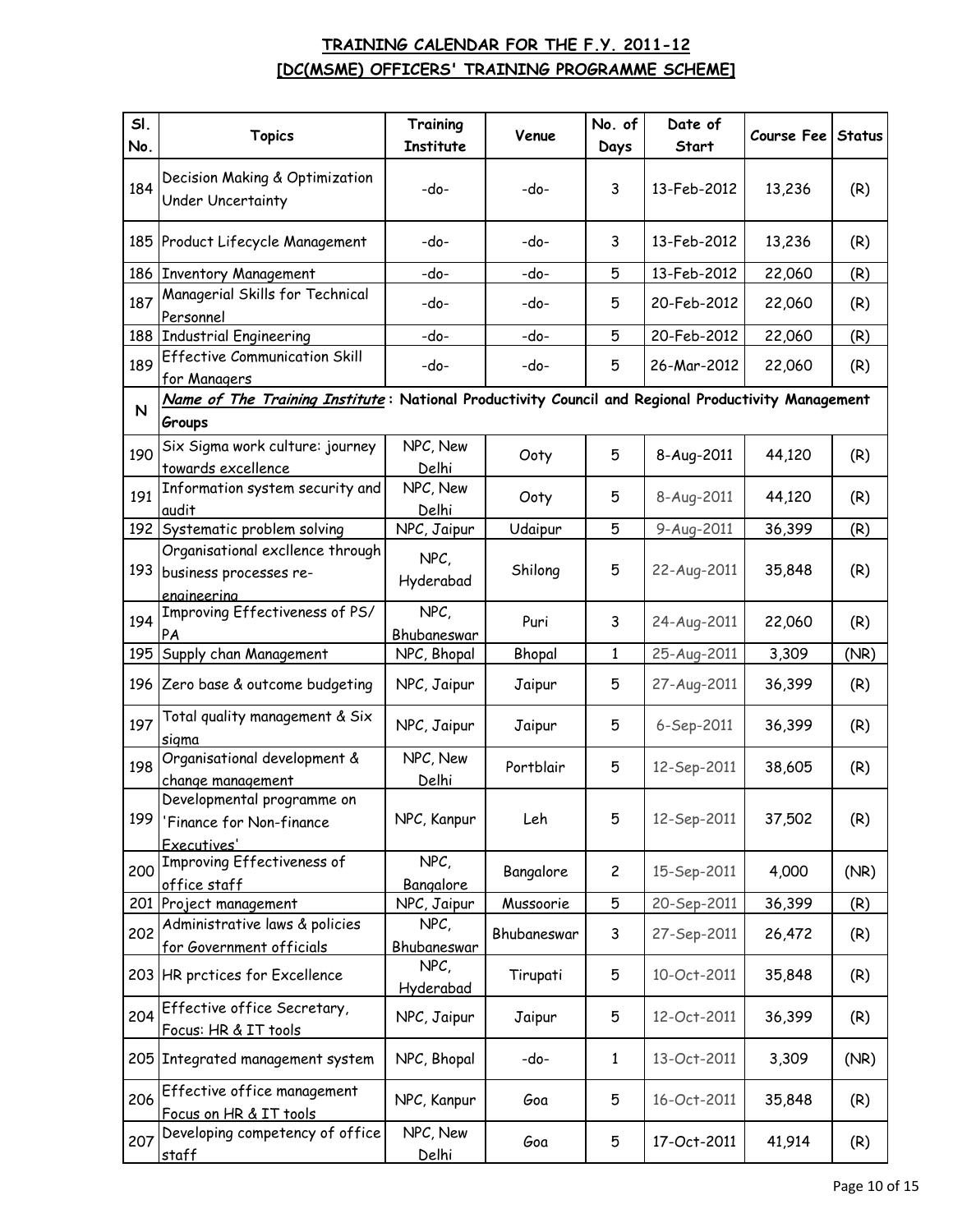| SI. | <b>Topics</b>                                                                              | Training                 | Venue       | No. of | Date of     | Course Fee | <b>Status</b> |
|-----|--------------------------------------------------------------------------------------------|--------------------------|-------------|--------|-------------|------------|---------------|
| No. |                                                                                            | Institute                |             | Days   | Start       |            |               |
| 208 | Knowledge management for<br><b>Government Executives</b>                                   | NPC, New<br>Delhi        | Gangtok     | 5      | 17-Oct-2011 | 44,120     | (R)           |
| 209 | Six Sigma Green belt                                                                       | $NPC$ ,<br>Bhubaneswar   | Puri        | 3      | 18-Oct-2011 | 26,472     | (R)           |
| 210 | Total quality management & Six<br>sigma                                                    | NPC, Jaipur              | Dalhousie   | 5      | 18-Oct-2011 | 36,399     | (R)           |
| 211 | Effective office mangaement &<br><b>RTI</b>                                                | NPC, New<br>Delhi        | Jaisalmer   | 5      | 31-Oct-2011 | 41,914     | (R)           |
|     | 212 Zero base & outcome budgeting                                                          | NPC, Jaipur              | Mount Abu   | 5      | 8-Nov-2011  | 38,605     | (R)           |
| 213 | HR & IT tools for developing<br>skills of Executive Secretaries                            | NPC, New<br>Delhi        | Goa         | 5      | 14-Nov-2011 | 41,914     | (R)           |
|     | 214 IT for Non IT professional                                                             | NPC, New<br>Delhi        | Kanyakumari | 5      | 14-Nov-2011 | 44,120     | (R)           |
| 215 | Developing competencies of<br>executive secreteries, personal<br>assistants & office staff | NPC, Kanpur              | Goa         | 5      | 14-Nov-2011 | 35,848     | (R)           |
| 216 | Organisational effectiveness,<br>Focus: HR                                                 | NPC, Jaipur              | Udaipur     | 5      | 19-Nov-2011 | 36,399     | (R)           |
| 217 | <b>RTI Act 2005</b>                                                                        | NPC, New<br>Delhi        | Goa         | 5      | 21-Nov-2011 | 36,399     | (R)           |
|     | 218 RTI Act                                                                                | NPC, New<br><u>Delhi</u> | Goa         | 5      | 21-Nov-2011 | 44,120     | (R)           |
| 219 | Business excellence through<br>productivity                                                | NPC,<br>Bangalore        | Goa         | 5      | 21-Nov-2011 | 27,575     | (R)           |
| 220 | Effective office Secretary,<br>Focus: HR & IT tools                                        | NPC, Jaipur              | Udaipur     | 5      | 26-Nov-2011 | 36,399     | (R)           |
| 221 | Total quality management                                                                   | NPC, Bhopal              | -do-        | 1      | 28-Nov-2011 | 3,309      | (NR)          |
| 222 | Transformational leadership:<br>Creating future leaders                                    | NPC, New<br>Delhi        | Portblair   | 5      | 5-Dec-2011  | 44,120     | (R)           |
| 223 | Work system design for<br>achieving organisational<br>excellence                           | NPC,<br>Hyderabad        | Goa         | 5      | 5-Dec-2011  | 35,848     | (R)           |
|     | Advance course on RTI act-<br>224 2005 and modern management<br>practices                  | $NPC$ ,<br>Chandigarh    | Goa         | 4      | 6-Dec-2011  | 36,289     | (R)           |
| 225 | Managerial effectiveness, Focus:<br>HR & Lean tools                                        | NPC, Jaipur              | Goa         | 5      | 6-Dec-2011  | 38,605     | (R)           |
|     | 226 Stress & time management                                                               | NPC, New<br>Delhi        | Goa         | 5      | 19-Dec-2011 | 44,120     | (R)           |
| 227 | IT tools for Executive<br>Secretaries                                                      | NPC, New<br><u>Delhi</u> | Goa         | 5      | 19-Dec-2011 | 44,120     | (R)           |
| 228 | Total quality management & Six<br><u>sigma</u>                                             | NPC, Jaipur              | Jaipur      | 5      | 20-Dec-2011 | 36,399     | (R)           |
|     | 229 RTI Act                                                                                | NPC, New<br>Delhi        | Portblair   | 5      | 9-Jan-2012  | 44,120     | (R)           |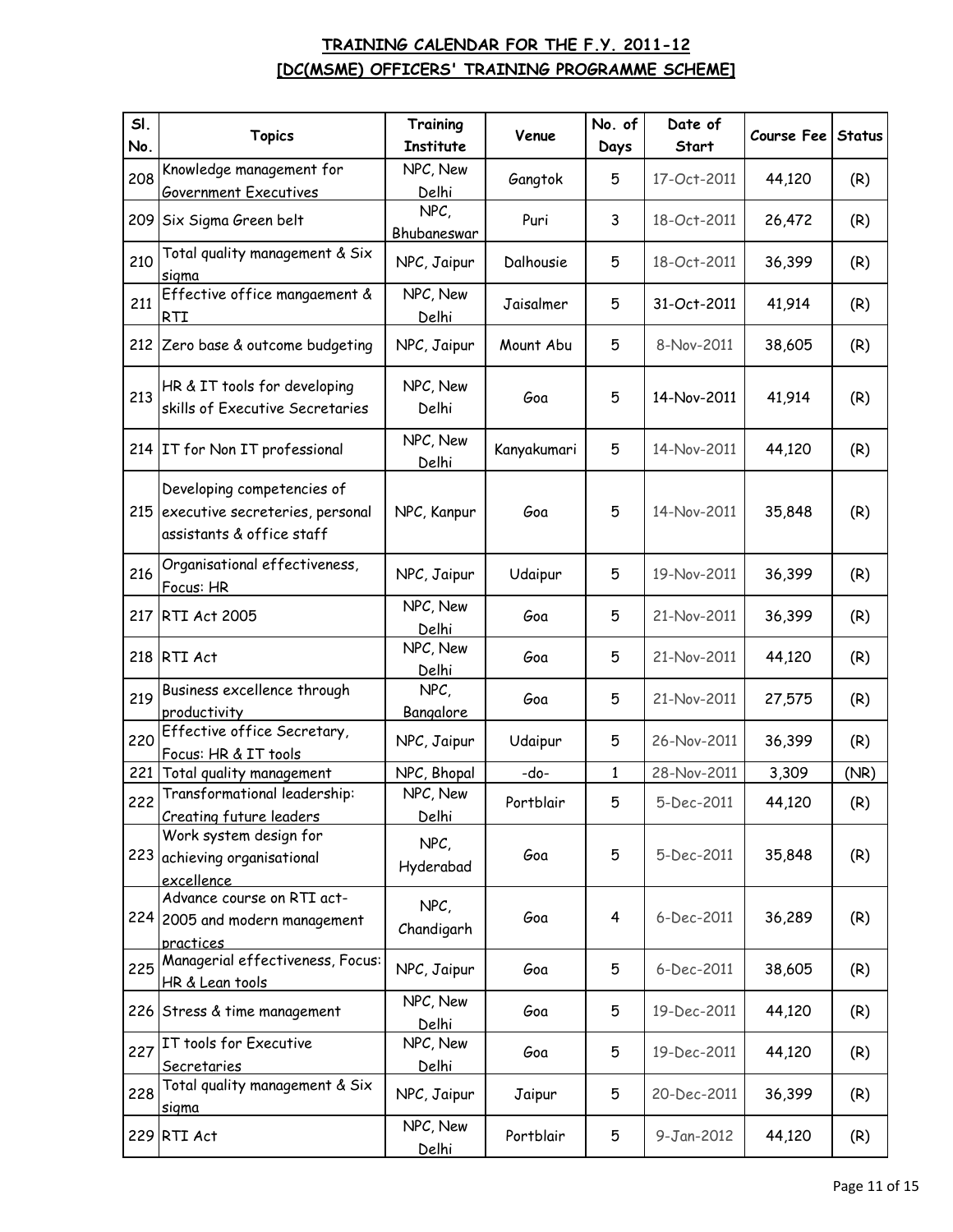| SI. | <b>Topics</b>                                                                        | Training          | Venue       | No. of | Date of     | Course Fee | <b>Status</b> |
|-----|--------------------------------------------------------------------------------------|-------------------|-------------|--------|-------------|------------|---------------|
| No. |                                                                                      | <b>Institute</b>  |             | Days   | Start       |            |               |
| 230 | Research methodology & data                                                          | $NPC$ ,           | Bhubaneswar | 3      | 10-Jan-2012 | 26,472     | (R)           |
|     | analysis                                                                             | Bhubaneswar       |             |        |             |            |               |
| 231 | Knowledge management &                                                               | NPC, New          | Goa         | 5      | 16-Jan-2012 | 41,914     | (R)           |
|     | business intelligence                                                                | Delhi<br>NPC, New |             |        |             |            |               |
|     | 232 NLP: Leading a life of excellence                                                | Delhi             | Goa         | 5      | 16-Jan-2012 | 44,120     | (R)           |
|     | Developing Executive                                                                 | NPC, New          |             |        |             |            |               |
|     | 233 Secretaries, personal assistants                                                 | Delhi             | Goa         | 5      | 16-Jan-2012 | 33,000     | (R)           |
|     | <u>&amp; office staff</u>                                                            |                   |             |        |             |            |               |
|     | Developing Executive                                                                 | NPC,              |             |        |             |            |               |
| 234 | Secretaries, personal assistants                                                     | Hyderabad         | Goa         | 5      | 16-Jan-2012 | 35,296     | (R)           |
|     | & office staff through HR & IT                                                       |                   |             |        |             |            |               |
|     | tools<br>Improving Effectiveness of PS/                                              | $NPC$ ,           |             |        |             |            |               |
| 235 | PA                                                                                   | Bhubaneswar       | Puri        | 3      | 17-Jan-2012 | 22,060     | (R)           |
| 236 | Re-defining role of HR; in                                                           | NPC, New          |             |        |             |            |               |
|     | pursuit of excellence                                                                | Delhi             | Gangtok     | 5      | 6-Feb-2012  | 44,120     | (R)           |
| 237 | Knowledge management for                                                             | NPC, New          | Kanyakumari | 5      | 6-Feb-2012  | 44,120     | (R)           |
|     | <b>Government Executives</b>                                                         | Delhi             |             |        |             |            |               |
|     | Advance course on RTI act-                                                           | NPC,              |             |        |             |            |               |
|     | 238 2005 and modern office                                                           | Chandigarh        | Portblair   | 4      | 21-Feb-2012 | 36,289     | (R)           |
|     | manaaement                                                                           |                   |             |        |             |            |               |
| 239 | ICT: transforming government                                                         | NPC, New          | Goa         | 5      | 27-Feb-2012 | 44,120     | (R)           |
|     | organisatios                                                                         | Delhi             |             |        |             |            |               |
| 240 | Organisational development &                                                         | NPC, New          | Gangtok     | 5      | 5-Mar-2012  | 41,914     | (R)           |
|     | project management                                                                   | Delhi             |             |        |             |            |               |
| 241 | Team building: Redefining role                                                       | NPC, New          | Jaisalmer   | 5      | 12-Mar-2012 | 44,120     | (R)           |
|     | of HR<br>IT tools for Executive                                                      | Delhi<br>NPC, New |             |        |             |            |               |
| 242 | Secretaries                                                                          | Delhi             | Ooty        | 5      | 12-Mar-2012 | 44,120     | (R)           |
|     | Name of The Training Institute: National Physical Laboratory, Dr. K S Krishnan Marg, |                   |             |        |             |            |               |
| O   | New Delhi-110012                                                                     |                   |             |        |             |            |               |
|     | Quality Management System -                                                          |                   |             |        |             |            |               |
|     | Laboratory Management, Need                                                          | NPL, New          |             |        |             |            |               |
| 243 | for Calibration / Accreditation                                                      | Delhi             | New Delhi   | 3      | 10-Aug-2011 | 15,000     | (NR)          |
|     | as per IS/ISO/IEC-17025                                                              |                   |             |        |             |            |               |
|     |                                                                                      |                   |             |        |             |            |               |
|     | Mass Metrology-Training in                                                           |                   |             |        |             |            |               |
|     | 244 Mass, Volume, Density                                                            | -do-              | -do-        | 4      | 23-Aug-2011 | 20,000     | (NR)          |
|     | & Viscosity Measurements<br>245 Metrology in Chemistry (MIC)                         | -do-              | -do-        | 3      | 6-Sep-2011  | 15,000     | (NR)          |
|     | Photometric & Radiometric                                                            |                   |             |        |             |            |               |
| 246 | Measurements                                                                         | -do-              | -do-        | 3      | 12-Oct-2011 | 15,000     | (NR)          |
| 247 | Dimensional Metrology                                                                | -do-              | -do-        | 4      | 15-Nov-2011 | 20,000     | (NR)          |
| 248 | Temperature Metrology &                                                              |                   |             |        |             |            |               |
|     | related Calibration                                                                  | -do-              | -do-        | 4      | 22-Nov-2011 | 20,000     | (NR)          |
| 249 | Force, Torque and Hardness                                                           | -do-              | -do-        | 3      | 13-Dec-2011 | 15,000     | (NR)          |
|     | Measurements                                                                         |                   |             |        |             |            |               |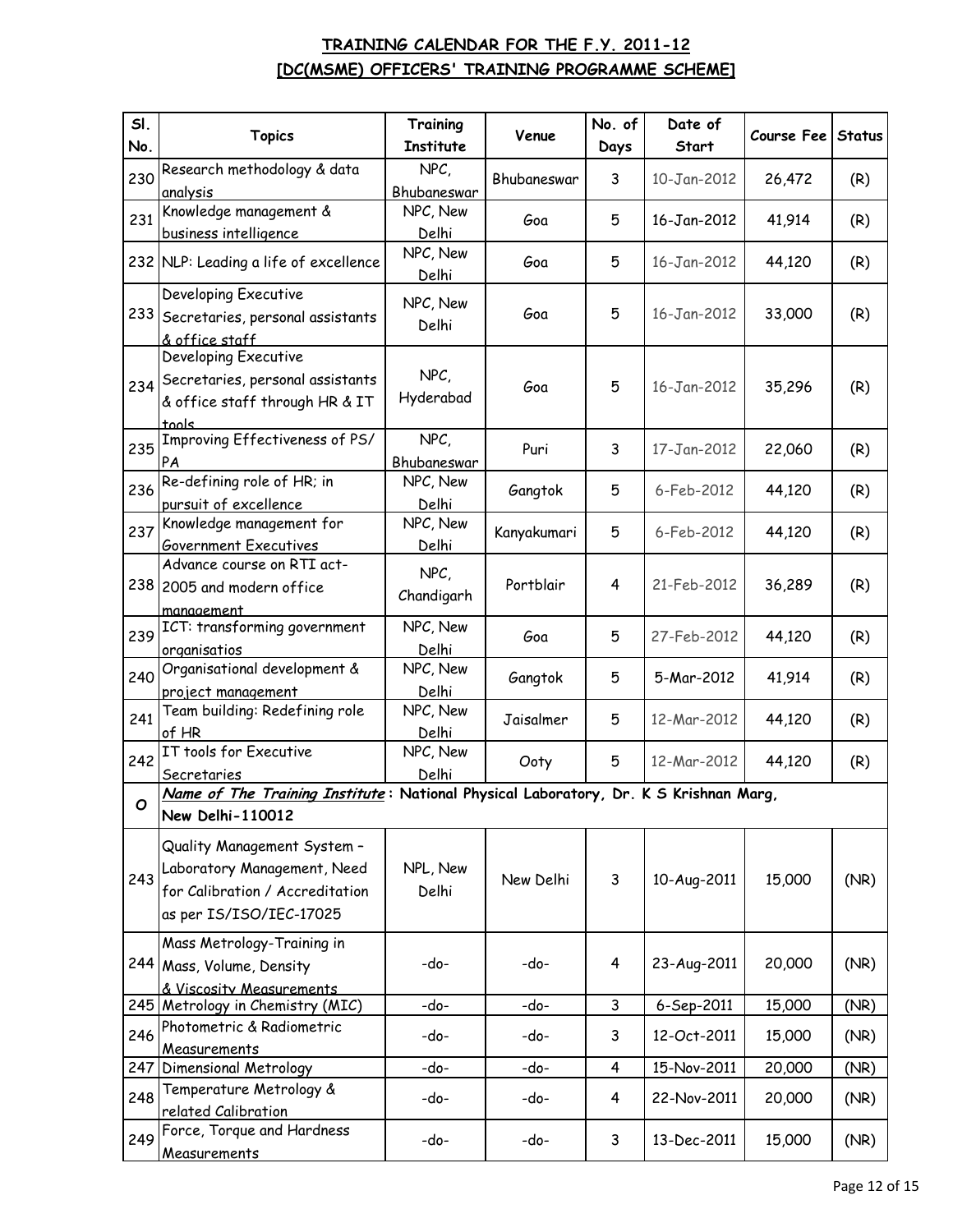| SI. | <b>Topics</b>                                                                                                                                                                     | Training    | Venue        | No. of         | Date of     | Course Fee | <b>Status</b> |
|-----|-----------------------------------------------------------------------------------------------------------------------------------------------------------------------------------|-------------|--------------|----------------|-------------|------------|---------------|
| No. |                                                                                                                                                                                   | Institute   |              | Days           | Start       |            |               |
| 250 | Time & Frequency                                                                                                                                                                  | -do-        | -do-         | 4              | 10-Jan-2012 | 20,000     | (NR)          |
|     | Measurements                                                                                                                                                                      |             |              |                |             |            |               |
|     | Pressure & Vacuum Standards                                                                                                                                                       |             |              |                |             |            |               |
| 251 | and Procedures for                                                                                                                                                                |             |              |                |             |            |               |
|     | Calibration of Industrial gauges,                                                                                                                                                 | -do-        | -do-         | $\overline{4}$ | 17-Jan-2012 | 20,000     | (NR)          |
|     | Transducers and                                                                                                                                                                   |             |              |                |             |            |               |
|     | Dead weight tectors<br>High Voltage & High Current and                                                                                                                            |             |              |                |             |            |               |
|     | 252 AC Power & Energy                                                                                                                                                             | -do-        | -do-         | 4              | 7-Feb-2012  | 20,000     | (NR)          |
|     | Standards                                                                                                                                                                         |             |              |                |             |            |               |
|     |                                                                                                                                                                                   |             |              |                |             |            |               |
|     | Name of The Training Institute: National Institute of Training for Standardization, Bureau of Indian<br>P<br>Standards, A-20&21, Institutional Area, Sector - 62, Noida - 201 307 |             |              |                |             |            |               |
|     | Laboratory Quality System,                                                                                                                                                        |             |              |                |             |            |               |
|     | 253 Management & Internal Audit as                                                                                                                                                | NITS, Noida | Noida        | 4              | 2-Aug-2011  | 7,721      | (NR)          |
|     | per IS/ISO 17025                                                                                                                                                                  |             |              |                |             |            |               |
|     | Laboratory Quality System,                                                                                                                                                        |             |              |                |             |            |               |
|     | 254 Management & Internal Audit as                                                                                                                                                | -do-        | <b>WRO</b>   | 4              | 9-Aug-2011  | 7,721      | (NR)          |
|     | per IS/ISO 17025                                                                                                                                                                  |             |              |                |             |            |               |
| 255 | Lead Auditor Course on EMS                                                                                                                                                        |             | Noida        |                |             |            |               |
|     | (IS/ISO 14001)                                                                                                                                                                    | -do-        |              | 5              | 5-Sep-2011  | 16,545     | (NR)          |
|     | 256 Measurement Uncertainity                                                                                                                                                      | -do-        | -do-         | 3              | 12-Sep-2011 | 6,618      | (NR)          |
|     | Inter-lab Comparison,                                                                                                                                                             |             |              |                |             |            |               |
|     | 257 Proficiency Testing and                                                                                                                                                       | -do-        | -do-         | $\overline{c}$ | 15-Sep-2011 | 5,515      | (NR)          |
|     | <b>Evaluation of Z-scores</b>                                                                                                                                                     |             |              |                |             |            |               |
|     | Laboratory Quality System,                                                                                                                                                        |             |              |                |             |            |               |
|     | 258 Management & Internal Audit as                                                                                                                                                | -do-        | -do-         | 4              | 20-Sep-2011 | 7,721      | (NR)          |
|     | per IS/ISO 17025                                                                                                                                                                  |             |              |                |             |            |               |
|     | Laboratory Quality System,                                                                                                                                                        | -do-        | -do-         | 4              | 10-Oct-2011 | 7,721      | (NR)          |
|     | 259 Management & Internal Audit as                                                                                                                                                |             |              |                |             |            |               |
|     | per IS/ISO 17025<br>Laboratory Quality System,                                                                                                                                    |             |              |                |             |            |               |
|     | 260 Management & Internal Audit as                                                                                                                                                | -do-        | <b>BPLBO</b> | 4              | 18-Oct-2011 | 7,721      | (NR)          |
|     | per IS/ISO 17025                                                                                                                                                                  |             |              |                |             |            |               |
|     | Lead Auditor Course on QMS                                                                                                                                                        |             |              |                |             |            |               |
| 261 | (IS/ISO 9001)                                                                                                                                                                     | -do-        | Noida        | 5              | 14-Nov-2011 | 16,545     | (NR)          |
|     | Laboratory Quality System,                                                                                                                                                        |             |              |                |             |            |               |
|     | 262 Management & Internal Audit as                                                                                                                                                | -do-        | -do-         | $\overline{4}$ | 15-Nov-2011 | 7,721      | (NR)          |
|     | per IS/ISO 17025                                                                                                                                                                  |             |              |                |             |            |               |
|     | Laboratory Quality System,                                                                                                                                                        |             |              |                |             |            |               |
|     | 263 Management & Internal Audit as                                                                                                                                                | -do-        | <b>JBO</b>   | 4              | 7-Dec-2011  | 7,721      | (NR)          |
|     | per IS/ISO 17025                                                                                                                                                                  |             |              |                |             |            |               |
|     | Laboratory Quality System,                                                                                                                                                        |             |              |                |             |            |               |
|     | 264 Management & Internal Audit as                                                                                                                                                | -do-        | Noida        | 4              | 20-Dec-2011 | 7,721      | (NR)          |
|     | per IS/ISO 17025                                                                                                                                                                  |             |              |                |             |            |               |
| 265 | Internal Audit as per IS/ISO                                                                                                                                                      | -do-        | -do-         | $\mathbf{2}$   | 9-Jan-2012  | 5,515      | (NR)          |
|     | 9001<br>266 Measurement Uncertainity                                                                                                                                              | -do-        | -do-         | 3              | 9-Jan-2012  |            |               |
|     |                                                                                                                                                                                   |             |              |                |             | 6,618      | (NR)          |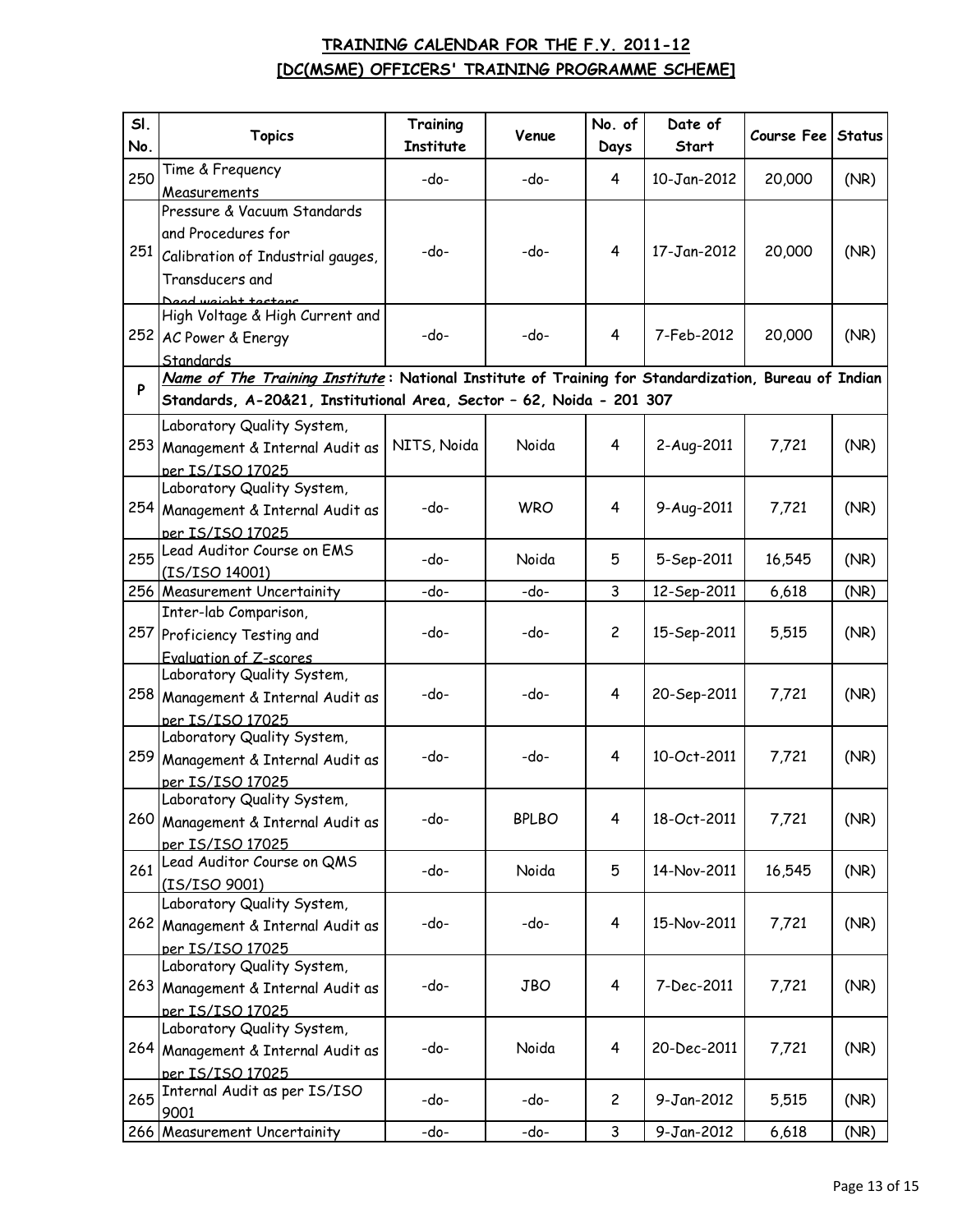| SI. | <b>Topics</b>                                                                                      | Training   | Venue       | No. of         | Date of     | Course Fee | <b>Status</b> |  |
|-----|----------------------------------------------------------------------------------------------------|------------|-------------|----------------|-------------|------------|---------------|--|
| No. |                                                                                                    | Institute  |             | Days           | Start       |            |               |  |
|     | Inter-lab Comparison,                                                                              |            |             |                |             |            |               |  |
|     | 267 Proficiency Testing and                                                                        | -do-       | -do-        | $\overline{c}$ | 12-Jan-2012 | 5,515      | (NR)          |  |
|     | Evaluation of Z-scores                                                                             |            |             |                |             |            |               |  |
|     | Laboratory Quality System,                                                                         |            |             |                |             |            |               |  |
|     | 268 Management & Internal Audit as                                                                 | -do-       | -do-        | 4              | 17-Jan-2012 | 7,721      | (NR)          |  |
|     | per IS/ISO 17025                                                                                   |            |             |                |             |            |               |  |
|     | Laboratory Quality System,                                                                         | -do-       | <b>BNBO</b> | 4              | 7-Feb-2012  | 7,721      | (NR)          |  |
|     | 269 Management & Internal Audit as                                                                 |            |             |                |             |            |               |  |
|     | per IS/ISO 17025                                                                                   |            |             |                |             |            |               |  |
| 270 | Lead Auditor Course on QMS                                                                         | -do-       | Noida       | 5              | 13-Feb-2012 | 16,545     | (NR)          |  |
|     | (IS/ISO 9001)                                                                                      |            |             |                |             |            |               |  |
|     | Laboratory Quality System,                                                                         | -do-       | -do-        | 4              | 21-Feb-2012 | 7,721      | (NR)          |  |
| 271 | Management & Internal Audit as                                                                     |            |             |                |             |            |               |  |
|     | per IS/ISO 17025                                                                                   |            |             |                |             |            |               |  |
|     | Laboratory Quality System,                                                                         |            |             |                |             |            |               |  |
| 272 | Management & Internal Audit as                                                                     | -do-       | -do-        | 4              | 13-Mar-2012 | 7,721      | (NR)          |  |
|     | per IS/ISO 17025                                                                                   |            |             |                |             |            |               |  |
|     | Name of The Training Institute: Xavier Labour Relations Institute, XLRI Circuit House Area (East), |            |             |                |             |            |               |  |
| Q   | Jamshedpur - 831 001                                                                               |            |             |                |             |            |               |  |
|     | Managerial Effectiveness                                                                           | XLRI,      |             |                |             |            |               |  |
| 273 | through Self-Awareness                                                                             | Jamshedpur | Jamshedpur  | 4              | 9-Aug-2011  | 38,605     | (R)           |  |
|     | Business Data Analysis, Financial                                                                  |            |             |                |             |            |               |  |
| 274 | Modelling and                                                                                      | -do-       | -do-        | 4              | 5-Sep-2011  | 38,605     | (R)           |  |
|     | Forecasting(Applying EViews,                                                                       |            |             |                |             |            |               |  |
|     |                                                                                                    |            |             |                |             |            |               |  |
|     | Minitah and Other Software)<br>Communication and Presentation                                      |            |             |                |             |            |               |  |
| 275 | Skills                                                                                             | -do-       | -do-        | 4              | 13-Sep-2011 | 30,884     | (R)           |  |
|     | Teamwork Competency for High                                                                       |            |             |                |             |            |               |  |
| 276 | Performance                                                                                        | -do-       | -do-        | 3              | 15-Sep-2011 | 23,163     | (R)           |  |
|     | Demand and Business                                                                                |            |             |                |             |            |               |  |
| 277 | Forecasting                                                                                        | -do-       | -do-        | 3              | 10-Oct-2011 | 23,163     | (R)           |  |
|     | 278 Basic Leadership Skills                                                                        | -do-       | -do-        | 4              | 10-Oct-2011 | 38,605     | (R)           |  |
|     | Emotional Intelligence and                                                                         |            |             |                |             |            |               |  |
| 279 | <b>Interpersonal Skills</b>                                                                        | -do-       | -do-        | 5              | 11-Oct-2011 | 38,605     | (R)           |  |
| 280 | Data Analytics                                                                                     | -do-       | -do-        | 4              | 31-Oct-2011 | 30,884     | (R)           |  |
| 281 | <b>Financial Risk Management</b>                                                                   | -do-       | -do-        | 5              | 31-Oct-2011 | 38,605     | (R)           |  |
|     |                                                                                                    |            |             |                |             |            |               |  |
|     | 282 Managing the Training Function                                                                 | -do-       | -do-        | 5              | 7-Nov-2011  | 30,884     | (R)           |  |
|     | Team Building and Conflict                                                                         |            |             |                |             |            |               |  |
| 283 |                                                                                                    | -do-       | -do-        | 5              | 7-Nov-2011  | 38,605     | (R)           |  |
|     | Management                                                                                         | -do-       | -do-        | 4              | 14-Nov-2011 | 30,884     | (R)           |  |
| 284 | <b>Interpersonal Effectiveness</b>                                                                 |            |             |                |             |            |               |  |
|     | through Communication Skills                                                                       |            |             |                |             |            |               |  |
| 285 | <b>Financial Inclusion</b> , Social                                                                | -do-       | -do-        | 4              | 22-Nov-2011 | 30,884     | (R)           |  |
|     | Banking & Micro Finance                                                                            |            |             |                |             |            |               |  |
|     | 286 Project Management                                                                             | -do-       | -do-        | 5              | 22-Nov-2011 | 38,605     | (R)           |  |
| 287 | Finance for Non-finance                                                                            | -do-       | -do-        | 5              | 28-Nov-2011 | 38,605     | (R)           |  |
|     | <b>Executives</b>                                                                                  |            |             |                |             |            |               |  |